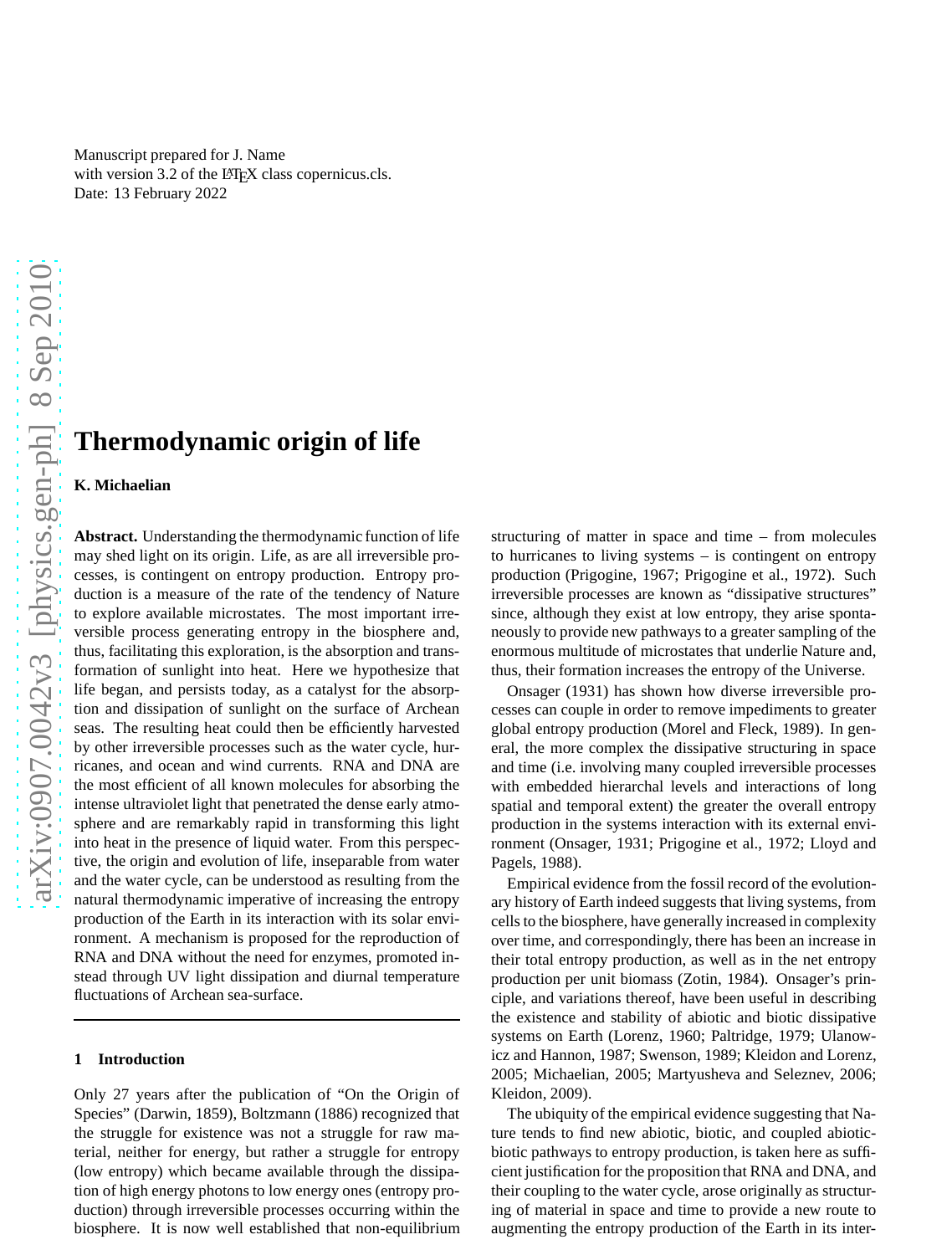action with its prebiotic solar environment.

The nucleic acids RNA and DNA are efficient absorbers of photons in the 200–300 nm ultraviolet region of the Sun's spectrum (Chang, 2000); just that important part of the spectrum which could have filtered through the early Earth's dense atmosphere. These molecules, in the presence of water, are extraordinarily rapid at dissipating the high energy photons to heat. It is then plausible that life arose as a catalyst for absorbing sunlight at the surface of the shallow seas, dissipating it into heat and, thereby promoting still other irreversible processes such as the water cycle (evaporation/rain), and wind and ocean currents, all of which contribute to the entropy production of the biosphere (Peixoto et al., 1991; Kleidon 2009). This suggests a thermodynamic imperative for an origin of life which can be related to its thermodynamic function of entropy production (Michaelian, 2009).

Prevailing scenarios for the origin of life center on the replication first "RNA World" (Gilbert, 1986) hypothesis (see Orgel (2004) and Rauchfuss (2008) for a review), and "metabolism first" followed by replication proposals (see Shapiro (2007) for a review) including hydrothermal vent proposals (Wächtershäuser, 2006; LaRowe and Regnier, 2008; Nitschke and Russell, 2009). The scenario presented here is more akin to the RNA World hypothesis but shares with the metabolism first theories the idea of a gradual genetic take-over of a metabolic process. However, replication and metabolism are linked from the very beginning; the first molecules of life, RNA and DNA, are suggested to be UV light metabolizing photoautotrophs.

From within the framework of the "RNA World", Orgel (2004) recognizes several severe problems related to low yields in the individual steps of RNA synthesis and replication but is cautiously optimistic with regard to the abiogenic synthesis of RNA, suggesting that other, undiscovered, routes to these molecules may eventually be found. The most difficult current problems with abiogenisis are; 1) the production and stability of ribose over the other more easily synthesized and more stable sugars, 2) the difficulty of the polymerization of nucleotides leading to polynucleotides, 3) the problem of the racemic mixture of chiral nucleotides frustrating the template-directed copying of polynucleotides and, perhaps the most difficult, 4) the replication of RNA without the assistance of enzymes.

The theory presented here offers a consistent framework within which each of the above mentioned difficulties is alleviated. It recognizes a non-equilibrium thermodynamic imperative for producing RNA aand DNA, irrespective of the difficulty of producing these in the laboratory, due to the great entropy producing potential of these molecules given the particular boundary and initial conditions of the primitive Earth; a high flux of UV photons and a high sea-surface temperature. Considering these thermodynamic forces not only alleviates the difficulty with the abiogenic yields of the primary molecules of life but, at the same time, provides an UltraViolet and Temperature Assisted mechanism for Reproduction (UVTAR) of RNA and DNA, without the need for enzymes.

#### **2 Ambient conditions of insipient life**

Since life obtains its vitality only in the context of its interaction with its external environment, establishing the ambient conditions of the primitive Earth is essential to any theory on the origin of life. It has been hypothesized that the early Earth's seas, existing at the very beginnings of life some 3.8 billion years ago (Schidlowski et al., 1983; Schidlowski, 1988), were hot (Knauth and Lowe, 2003) soups of organic material. Inspired by Oparin's (1924) materialistic ideas on the origin of life, Miller and Urey (1959) experimentally tested and confirmed the idea that the organic molecules could have been created by lightning strikes and photochemical reactions on a reducing Archean atmosphere containing much hydrogen in the form of ammonia  $(NH_3)$ and methane  $(CH_4)$ . Oró (1961) and Oró and Kimball (1962) have demonstrated that all the nucleic acid bases can be obtained by mixing hydrogen cyanide (HCN) with cyanogen  $(C_2 N_2)$  and cyanoacetylene (HC<sub>3</sub> N) in an aqueous solution (see also Matthews, 2004). These precursor cyano-molecules are common products of a reducing atmosphere subjected to UV photons (Stribling and Miller, 1987; Orgel, 1994).

An alternative hypothesis is that organic molecules are formed in circumstellar envelopes of stars which shed much of their early atmospheres into interstellar space (Hoyle and Wickramasinghe, 1978; Kwok, 2004). In corroboration, it has been found that regions of high organic molecular densities are often associated with regions of stellar formation (Ehrenfreund and Charnley, 2000). Over 140 organic molecules have now been found in space, although the nucleobases have yet to be detected (Kwok, 2009). The dispersed organic molecules are then suggested to have been deposited into the Earth's oceans through the vehicle of colliding comets, asteroids, or space dust. Amino acids and nucleobases have been found in carbonaceous chondrite meteorites, believed to be derived from comets, such as the Murchinson meteorite (Martins et al., 2008).

Both theories for the origin of the original organic materials are thus viable and supported by empirical evidence, but which of the two theories is the most plausible in rendering the high concentration of organic molecules required in the original soup depends on how reducing the atmosphere was at the beginnings of life, a topic still highly debated with new insights often changing the balance (Sagan, 1997; Tian et al., 2005; Cleaves et al., 2008). For example, recent analysis by Tian et al. (2005) indicates that the Earth's early atmosphere may have been colder than originally assumed and, thus, could have retained up to 30% hydrogen by mass. In this case, the most likely scenario would have been the production of organic molecules through lightning and photochemical reactions on  $H_2$  and  $CO_2$  rather than on the ammo-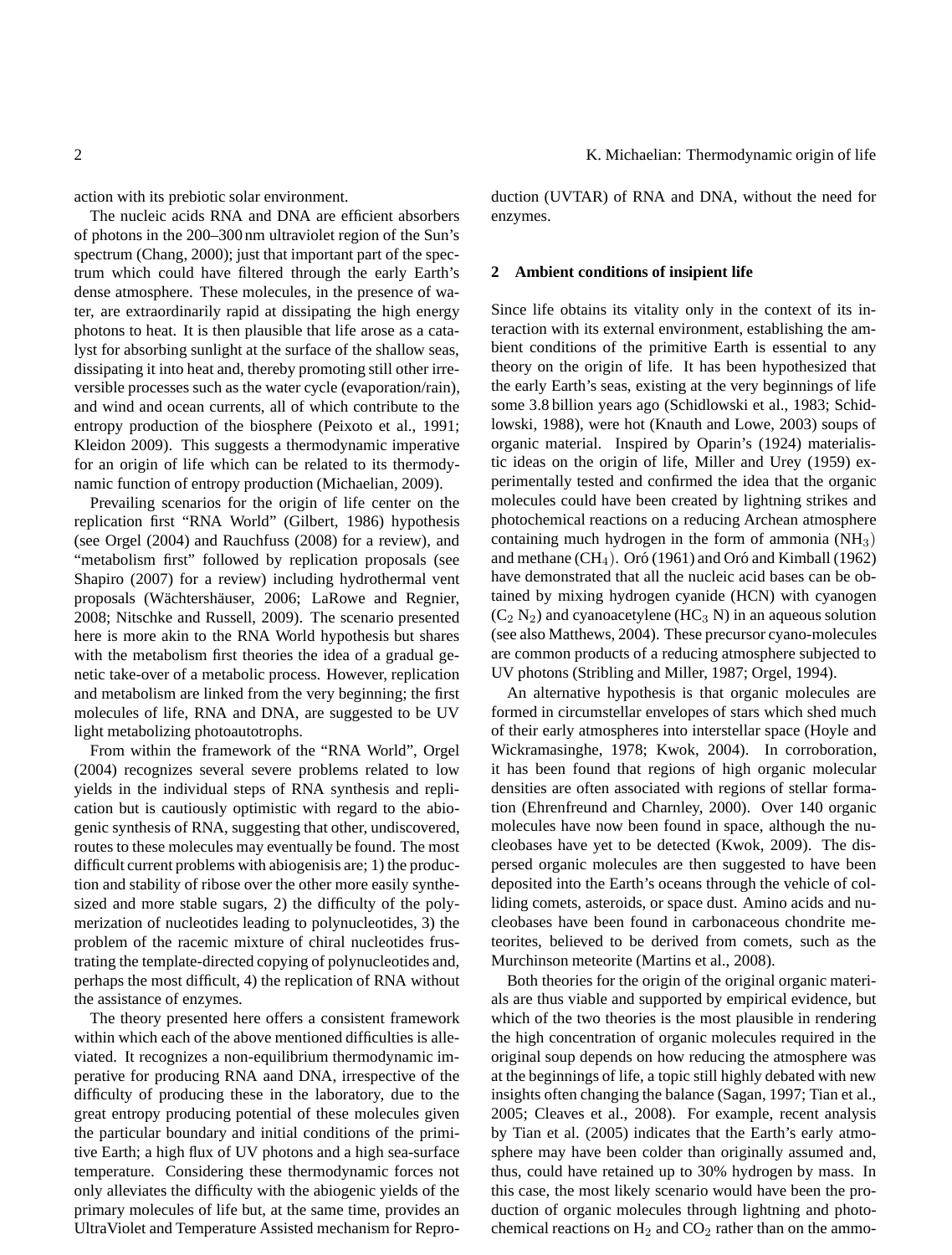nia and methane atmosphere assumed in the original Miller experiments (Tian et al., 2005). Cleaves et al. (2008) have shown that even in a very neutral atmosphere, the abiogenic yields of the amino acids can be increased by up to two orders of magnitude if oxidation inhibitors, such as ferrous iron, are present.

It is generally believed that Earth's early atmosphere was perhaps twice as dense as today (Walker, 1977, 1983, 1985), and containing a similar amount of nitrogen as today, but significantly greater amounts of  $CO<sub>2</sub>$  and water vapor, perhaps some ammonia and methane, and probably hydrogen (Cnossen et al., 2007; Haqq-Misra et al., 2008).

Both the composition and density of the early Earth's atmosphere have relevance to the spectrum of sunlight that could have penetrated to the Earth's surface.  $CO<sub>2</sub>$  has a very large photon extinction coefficient at wavelengths shorter than approximately 202 nm (at one atmosphere and 295 K). For longer wavelengths it is found that the optical extinction demonstrates a  $1/\lambda^4$ -like behavior typical for Rayleigh scattering (Ityaksov et al., 2008). Water vapor absorbs strongly in the ultraviolet below approximately 170 nm, and strongly in the infrared above about 1000 nm, but is basically transparent between these limits (Chaplin, 2009). Ammonia,  $NH<sub>3</sub>$ , also absorbs strongly below 200 nm.

The early Earth was probably much more volcanically active than it is today due to the internal heat of accretion, asteroid bombardment and a higher internal radioactivity. The most important components of volcanic out-gassing are carbon dioxide  $CO_2$ , sulfur dioxide  $SO_2$ , and water vapor  $H_2O$ . Sulfur dioxide has a photon absorption cross section that is large at wavelengths less than 225 nm with a smaller absorption peak at 290 nm at 1 atmosphere and 295 K (Rufus et al., 2003). As in the case of present day Venus, photochemical reactions on carbon dioxide, sulfur dioxide and water vapor can produce sulfuric acid which condenses in a cold upper atmosphere to produce a fine aerosol that is highly reflective in the visible region of the Sun's spectrum. Venus has a thin layer of sulfuric acid cloud at a height of around 70 km giving the planet an albedo of 0.77 in the visible and leaving the day-time surface of the planet in considerable darkness (similar to a very dark overcast day on Earth). However, the sulfuric acid clouds do not scatter as strongly in the ultraviolet as in the visible (Shimizu, 1977), a fact made evident by the observation of Venus in the ultraviolet by Franck E. Ross in the 1920's, which revealed a structure in the cloud cover of the planet for the first time. Such a layer of reflective sulfuric acid clouds probably existed on the early Earth. It is known, for example, that a single strong volcanic eruption on Earth can decrease the global temperature by as much as  $0.7\degree$ C for several years due to an increase in albedo in the visible region (Stothers, 1984).

Water vapor and dense clouds of water on the hot early Earth, although reflecting uniformly over all wavelengths (hence the whiteness of clouds) would have absorbed preferentially in the infrared region of the solar spectrum.

The early Sun was more active due to a higher rotation rate and its spectrum was probably more intense than it is now in the ultraviolet (Tehrany et al., 2002) and up to 25– 30% less intense in the visible (Sagan and Chyba, 1997). A larger magnetic field, due to a higher rotation rate, would mean that gamma and X-ray bursts would also have been much more prevalent and, through degradation in the Earth's atmosphere, would have lead to an additional important component of ultraviolet light on the Earth's surface. A near-by massive star producing up to  $10^{10}$  the amount of UV light as the Sun could also have been an important contributor to the UV flux on Earth (Zahnle et al., 2007).

With the water vapor and clouds absorbing strongly in the infrared and the clouds of sulfuric acid reflecting strongly in the visible, and carbon dioxide, water, and ammonia absorbing strongly in the ultraviolet below about 200 nm and sulfur dioxide absorbing below 225 nm, it is probable that an enthropically important part of the Sun's spectrum reaching the surface of the Archean Earth was that in the ultraviolet between approximately 200 nm to 300 nm.

By considering the probable existence of hydrogen sulfide, being the thermodynamically stable sulfur-containing gas under reducing conditions, and the probable formation of aldehydes (formaldehyde and acetaldehyde) through UV photochemical production, Sagan (1973) calculated a somewhat reduced window of transparency for UV light of between 240 and 290 nm.

Cnossen et al. (2007) have carried out detailed simulations of photon absorption and scattering for various hypothetical models of the Earth's early atmosphere. Their models consider different CO<sub>2</sub> concentrations at different pressures and include absorption, Rayleigh scattering, and an estimate of the effects of multiple scattering, besides taking into account the best estimates for the increase in UV intensity expected for a young Sun. Their conclusions are that the Earth's surface during the Archean (4–3.5 Ga) was subjected to ultraviolet radiation within the 200 nm to 300 nm region of up to  $10^{31}$  times (at 255 nm) that of present. This is not surprising since today less than one part in  $10^{30}$  of the incident solar radiation at  $250 \text{ nm}$  penetrates the Earth's ozone and  $O_2$  atmosphere (Chang, 2000).

The question has arisen as to whether this intense ultraviolet light had a detrimental effect; through photolysing, prejudicial photochemical reactions, and too large informational mutation rates (Biondi et al., 2007), or beneficial effect; through promoting necessary photochemical reactions, such as abiogenic synthesis of the nucleic acid bases, ribose and other carbohydrates (Schwartz, 1995), as well as a favorable selective pressure (Sagan, 1973), on the first molecules of life (Cockell, 1998; Cnossen et al., 2007; Martín et al., 2009). It is argued below, that, apart from inducing useful photochemical reactions and providing favorable selective pressure, ultraviolet light was crucial to the origin of life for another reason; RNA and DNA are unparalleled ultraviolet light absorbing molecules (peak absorption at 260 nm)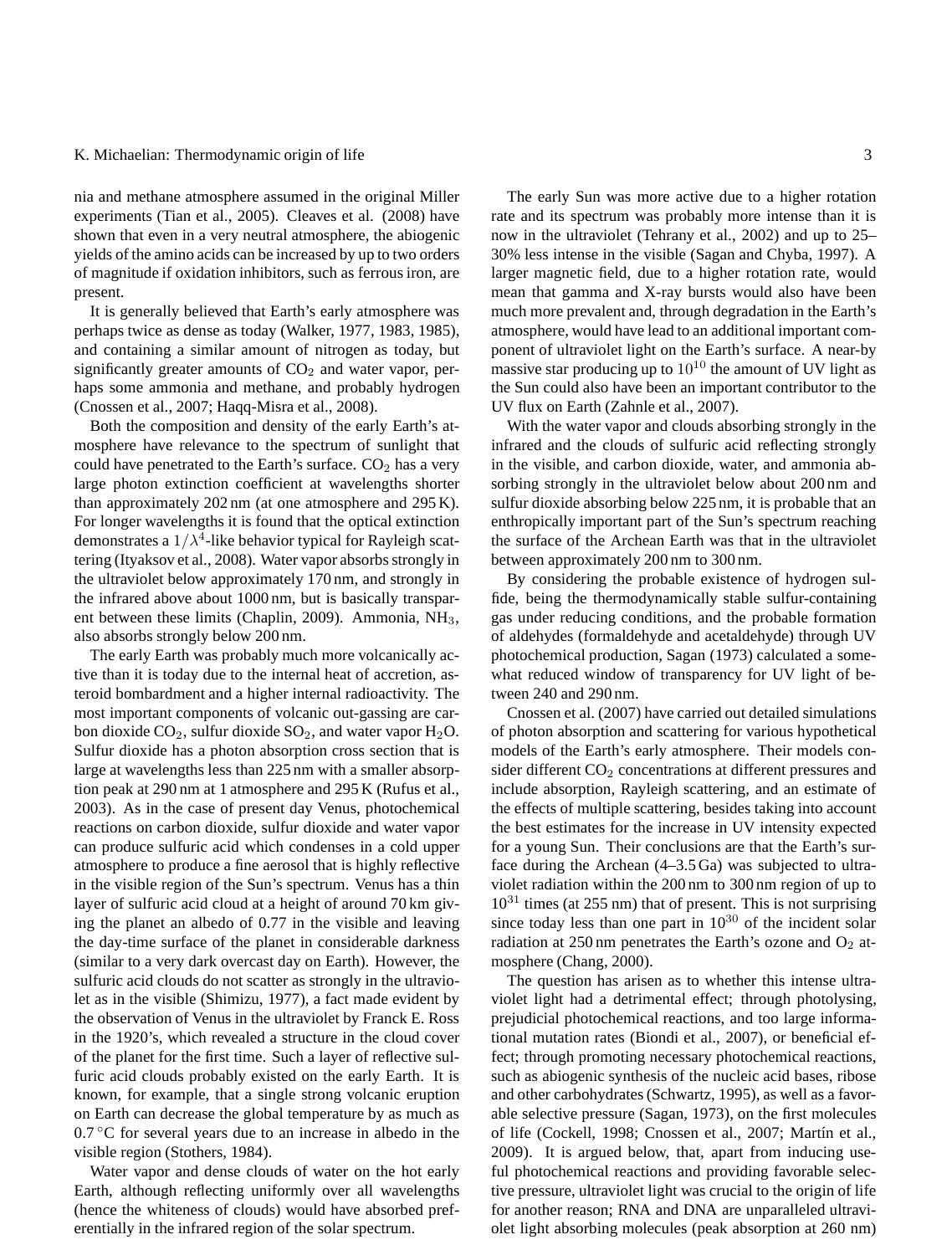which, in the presence of water, convert this light rapidly into heat (Middleton et al., 2009) thereby promoting evaporation. The replication of RNA and DNA on the sea-surface would thus have been thermodynamically favored in the intense UV light environment of early Earth since, by coupling to the water cycle, it supplied a new route to greater entropy production (Michaelian, 2009).

#### **3 The sea-surface and entropy production**

The sea-surface skin layer, of a thickness of 1 mm, being the region of mass, energy and momentum transfer with the atmosphere (Hardy, 1982; Soloviev and Lukas, 2006), is of particular importance to the theory presented here. The upper 50  $\mu$ m of this layer (the microlayer) hosts an ecosystem of a particularly high organic density, up to  $10^4$  the density of water only slightly below (Hardy, 1982; Grammatika and Zimmerman, 2001). The organic material consists of cyanobacteria, diatoms, viruses, free floating RNA and DNA and other living and non-living organic material such as lipids, aldehydes, chlorophyll and other pigments. A high enrichment of trace metals is also found in the microlayer (Hardy, 1982). The high density of material at the surface is attributed to natural buoyancy and surface tension, but most notably to the scavenging action of rising air bubbles from breaking waves and rain drops (Grammatika and Zimmerman, 2001; Aller et al., 2005).

The sea-surface skin layer, in particular the microlayer, is subject to strong diurnal variations in temperature, salinity, pH, and concentrations of aldehydes and other organic molecules as a result of photochemical and photobiochemical interactions at the air-sea interface (Zhou and Mopper, 1997; Wootton et al., 2008).

Most of the heat and gas exchange between the ocean and the atmosphere of today occurs from within the skin layer. The emitted infrared radiation from the sea originates from within the upper  $100 \mu m$  (Soloviev and Schlüssel, 1994).

During the day, infrared (700–10 000 nm), visible (400– 700 nm), and ultraviolet (290–400 nm) light is absorbed at the sea-surface. Pure water has a low absorption coefficient for visible and near UV light, as can be surmised from its transparency at these wavelengths. However, the organic and inorganic material at the sea-surface alters its optical properties such that an important part of the total energy absorbed in the skin comes, in fact, from visible and UV light. Although, to the authors knowledge, no measurements of the optical density of the sea-surface skin layer have yet been published, an estimate can be made given the fact that the sea-surface microlayer has a density of organic material roughly  $10<sup>4</sup>$ that of water slightly below (Grammatika and Zimmerman, 2001), which is somewhat greater than the ratio of that for very turbid coastal waters to deep ocean water (Wommack and Colwell, 2000). Using, as a surrogate, the largest frequency dependent absorption coefficient measured for turbid

4 K. Michaelian: Thermodynamic origin of life

coastal waters of Bricaud et al. (1981) and assuming the solar spectrum at the Earth's surface for cloudless skies (Gates, 1980), one can calculate that the organic material in the seasurface skin layer augments the absorption of energy in this layer by about 13.3% (9.1% attributed to 290–400 nm UV absorption, 4.2% attributed to 400–700 nm visible absorption) over that of pure water, which absorbs predominantly in the infrared (Michaelian, 2010a). Under cloudy skies, or atmospheres of high water vapor content (the probable condition on prebiotic Earth), infrared light is blocked and the effect of organic material is much more important, increasing the energy absorption in the sea-surface skin layer by a remarkable 400% (200% UV, 200% visible) (Michaelian, 2010a).

Absorption of infrared, visible, and UV light at the seasurface today increases the daytime temperatures at the skin surface by an average of  $2.5 K$  (up to  $4.0 K$ ) relative to the practically constant temperature at a depth of 10 m (Schlüssel et al., 1990). Night time temperatures, on the other hand, are reduced on average by  $0.5 K$  (up to  $0.8 K$ ) due to evaporation and radiation. Cyanobacterial blooms have been shown to cause considerable additional heating of the sea-surface (Kahru et al., 1993). The effect of a nutrient enriched phytoplankton bloom on the energy exchange at the surface of a lake has been quantified by Jones et al. (2005). They found a 1.8 K increase in the daytime surface temperature of the lake.

Very recent simulations by Gnanadesikan et al. (2010) using coupled climate models indicate that chlorophylldependent solar heating has a first-order impact on the spatiotemporal distribution of tropical cyclones. Not only the location of the cyclone, but both frequency and intensity are affected by chlorophyll surface concentration (Gnanadesikan et al., 2010).

Since the accumulation of organic material at the seasurface is attributed to surface tension, natural buoyancy and the scavenging effect of rising bubbles, it is reasonable to assume that an organically rich surface skin layer would also have existed in prebiotic oceans. An estimate of the optical density of the skin layer in the Archean can be made by assuming concentrations of  $1.5 \times 10^{-5}$  M/L for the nucleic acid bases, based on estimates by Miller (1998) obtained from calculations by Stribling and Miller (1987) of photochemical production rates of prebiotic organic molecules under somewhat reducing conditions. Although these concentration estimates have since been considered as optimistically large, the recent discovery of new non-equilibrium abiogenic routes to these molecules (see below, and Powner et al., 2009), and the possibility of oxidation inhibitors increasing yields substantially in a more neutral atmosphere (Cleaves et al., 2008), plus the existence of an organically enriched seasurface skin layer, may, in fact, imply that they are underestimates. Using measured photon extinction coefficients of the bases of around  $13000 \,\mathrm{M}^{-1} \text{L cm}^{-1}$  at 260 nm (Chang, 2000), leads to an absorption coefficient of  $0.78 \text{ cm}^{-1}$ . Using the Archean solar spectrum at the Earth's surface as de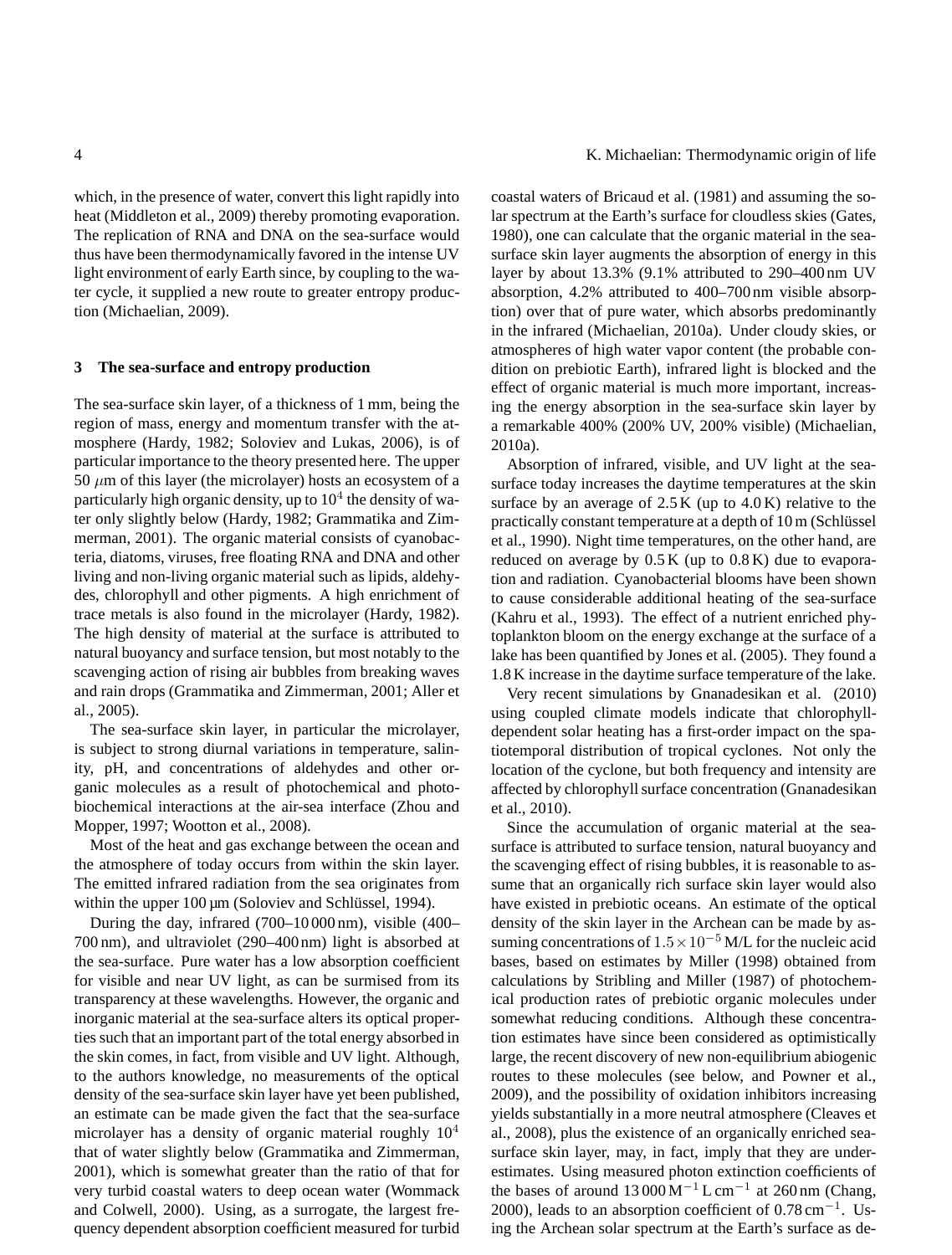termined by Cnossen et al. (2007), the above determined UV absorption coefficient, and that of today for the visible (probably an overestimate since pigments in the visible such as chlorophyll did not exist in prebiotic oceans), leads to an increase in the energy absorbed in the Archean sea-surface skin layer due to the nucleic acid bases and other organics, over that of pure water, of about 19% (11% attributed to 200– 300 nm UV absorption, 8% attributed to 400–700 nm visible absorption) for a cloudless day, and a remarkable 490% (260% UV, 230% visible) for an overcast day, or for an atmosphere with high water vapor content (Michaelian, 2010a).

Increased absorption of high energy photons at the Archean sea-surface due to organic material would imply lower albedo and an increase in the size of the water cycle. Today, about 46% of the incoming solar radiation is absorbed at the surface of the Earth. About 53% of this absorbed radiation is re-emitted into the atmosphere in the form of latent heat through evaporation and transpiration, while emitted long-wave radiation accounts for 32%, and direct conduction 15%. Water vapor, on reaching the cloud tops condenses, releasing its latent heat of condensation in a black-body spectrum at -14◦C (Newell et al., 1974). Without organic material at the sea-surface, more photons would be reflected, increasing the albedo, or penetrate deeper into the ocean, augmenting the bulk temperature of the oceans while leaving less heat available at the surface for evaporation. More energy would then be emitted by the Earth as long-wave radiation in a spectrum corresponding to the temperature of the ocean surface of about 18◦C, rather than at the lower temperature of the cloud tops, implying less global entropy production. Terrestrial ecosystems would also become less efficient at photon dissipation with less water in the global water cycle. Incident angle and frequency dependent albedo for sunlight on ocean water of today has been measured by Clarke et al. (1970) and Jin et al. (2004). They find that organic material in ocean water reduces the albedo at all incident angles and wavelengths and that this effect increases significantly towards the shorter wavelengths of the ultraviolet.

#### **4 Abiogenic synthesis of the molecules of life**

A central problem with all theories on the origin of life has been the difficulty in demonstrating efficient abiogenic reaction pathways for producing high yields of the primary molecules of life (Orgel, 2004). High yields are important since the half-lives of these molecules are relatively short at high temperature, on the order of hours for ribose, and years or days for nucleic acid bases ( $t_{1/2}$  for A and G  $\approx$  1 yr; U ≈12 yr; C ≈19 days at 100 °C; Levy and Miller, 1998). Many of these molecules require chemical reactions which are "uphill", corresponding to overall positive changes in the Gibb's free energy, while others have large activation barriers that require special enzymes in order to proceed. Near equilibrium pathways to these molecules have been found but do not lead to high yields.

Prigogine (1967), however, has shown that the yield of a product of a chemical reaction can be increased enormously over its expected near-equilibrium value by coupling the nominal reaction to other entropy producing irreversible processes (Chang, 2000). Irreversible processes can be coupled as long as the net production of entropy is positive and Curie's principle is respected; macroscopic causes must have equal or fewer elements of symmetry than the effects they produce. For example, a chemical reaction (scalar) cannot give rise to a directed heat flow (vector). These routes, under far from equilibrium conditions, have scarcely been explored and may offer alternative pathways to efficient abiogenisis (Wicken, 1978; Wicken, 1979; Pulselli et al., 2009).

For example, the second difficulty mentioned by Orgel (2004), the polymerization of polynucleotide from mononucleotides is an endergonic reaction (positive free energy change) which will not proceed spontaneously. However, this reaction can be coupled with a second irreversible process, the absorption and dissipation of a high energy photon, such that the overall reaction is exergonic (negative free energy change). McReynolds et al. (1971) have shown that oligonucleotides can be produced by the action of UV light on an aqueous solution of nucleoside phosphates. Such coupled photochemical reactions would have been prevalent at the beginning of life given the greater amount of UV light reaching the Earth's surface. Spontaneous polymerization of polynucleotide under UV light is entropy driven since single strand RNA and DNA in water is more efficient (rapid) in quenching the excitation energy of the absorbed UV photon directly to the ground state through vibrational cooling than are single (particularly pyrimidine) bases, which lose efficiency by decaying to longer lived  $\frac{1}{n\pi^*}$  states about 40% of the time (Middleton et al., 2009).

Another important characteristic of ultraviolet light is that it can readily destroy other organic molecules that have the potential for either catalyzing the break-down of RNA and DNA, or for competing for reactants needed for their synthesis. For example, Powner et al. (2009) have found a promising new route to pyrimidine ribonucleotide production, bypassing the difficult production of ribose (the first problem mentioned by Orgel) and free pyrimidine nucleobases, by employing UV light (254 nm) and a heating and cooling cycle to enhance ribonucleotide synthesis over other less endergonic products.

Other experimental data also support the assertion that the prevalent conditions on Archean Earth – intense UV light, high temperature, and temperature cycling – relieve the problem of the low yield of nucleotide synthesis. Ponnamperuma et al. (1963) have reported the detection of small amounts (0.01%) of adenosine when a  $10^{-3}$  M solution of adenine, ribose and phosphate was irradiated with UV light. Folsome et al. (1983) report on anoxic UV photosynthesis of uracil, various sugars, including deoxyribose, and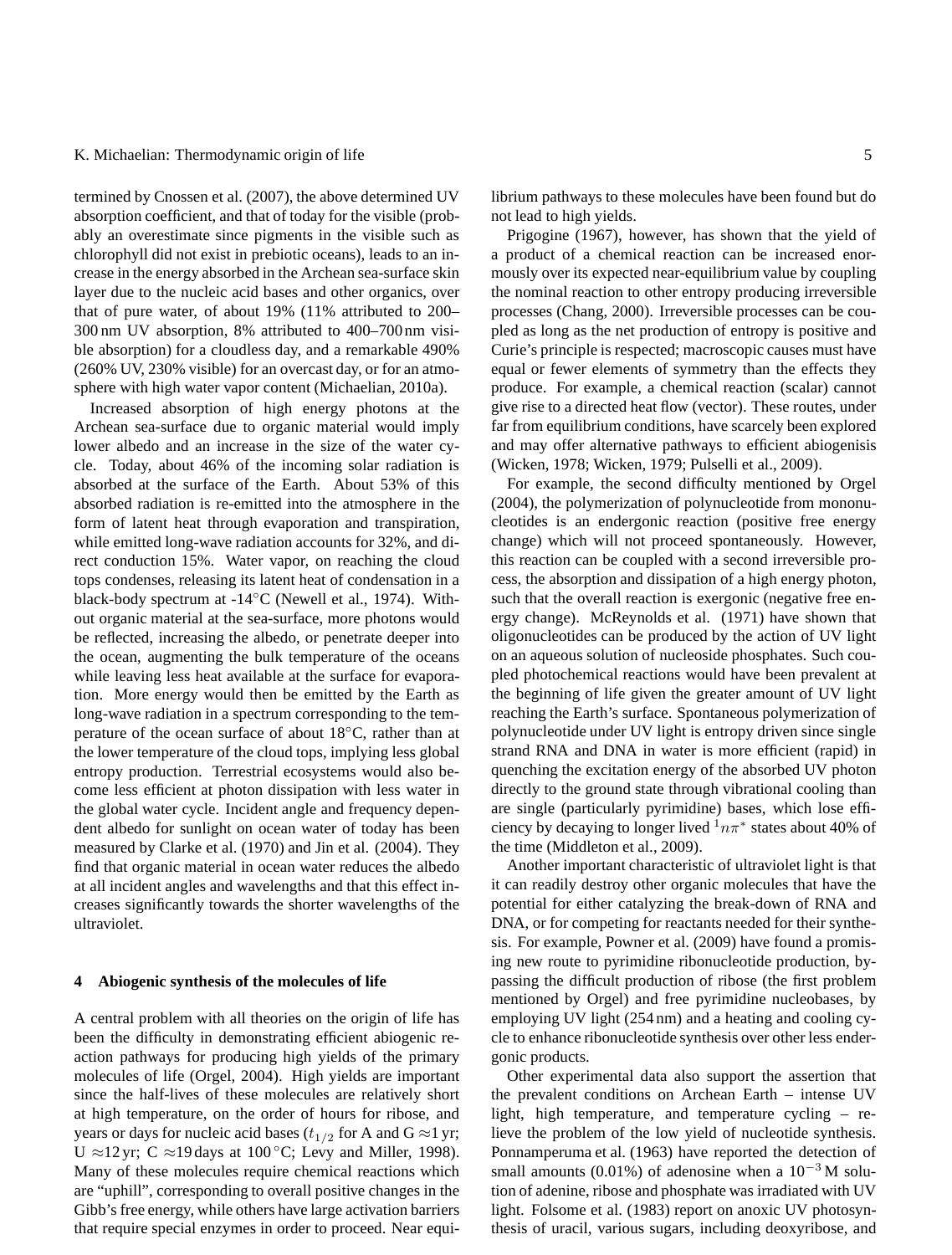amino acids. Kuzicheva and Simakov (1999) have shown that much larger yields (∼4%) of nucleotides can be synthesized by including temperature cycling along with UV light. Their data were obtained by flying basic compounds on board a spacecraft exposed to the UV and gamma environment of space. The rotation of the spacecraft caused temperature cycling, an effect to which they attribute higher yields than obtained in their laboratory experiments with only UV light.

Finally, even though some reactions on the road to nucleotide synthesis may be exergonic, their rates may be very low due to large activation barriers. In this case, yields may be considerably increased by augmenting the temperature (Ponnamperuma and Mack, 1965; de Graaf and Schwartz, 2005) or employing catalysts, such as enzymes.

The thermodynamic forces of intense UV radiation and temperature cycling not only appear to alleviate the difficulty with yields of the primary molecules, but are essential to a proposed mechanism of ultraviolet and temperature assisted reproduction of RNA/DNA without the need for enzymes.

#### **5 UV and temperature assisted RNA and DNA reproduction**

It is generally believed that RNA preceded DNA in life's evolutionary history (RNA World hypothesis). This belief is based in part on the fact that, because it is less stable, RNA exists more often in single strand and shorter length segments than DNA, and can, therefore, fold in on itself or pack together to form three dimensional structures akin to proteins, which, under certain conditions, can catalyze chemical reactions. For example, the active surfaces of ribosomes, the molecular machinery of the cell where proteins are made, consist of RNA known as ribosomal RNA (rRNA). An important catalytic activity of rRNA, which points to RNA as the first molecule of life, is its demonstrated ability to catalyze peptide bonds between amino acids to form proteins (Chang, 2000). On the other hand, the lack of a hydroxol group on the ribose sugar of DNA allows it to obtain its full three-dimensional conformation and to coil up to fit within the nucleus of more modern eukaryote organisms, suggesting relevance to life at a much later date. It is, therefore, reasonable to presume that RNA preceded DNA. However, both molecules are produced with similar abiogenic yields in vitro and both appear to have similar ultraviolet absorbing and dissipating characteristics. Therefore, within the present framework, there is no overwhelming reason why DNA could not have replicated con-temporarily alongside RNA, performing the same function of catalyzing the water cycle and entropy production through UV light absorption and dissipation. The two molecules may have eventually formed a symbiosis allowing new possibilities for more efficient reproduction and correspondingly greater entropy production.

The two naturally occurring molecules RNA and DNA will, thus, be treated here on equal footing by denoting both inclusive possibilities as "RNA/DNA", while acknowledging that future data may favor one over the other as the first molecule of life in the context of the proposed theory. Simpler synthetic molecules, postulated as pre-RNA candidates, such as PNA, TNA and GNA (Egholm et al., 1993), do not occur naturally and, therefore, probably have little to do with photon absorption and dissipation in the biosphere.

At temperatures above  $90^{\circ}$ C (at one atmosphere and pH 7), almost all of double strand RNA or DNA is denatured into flexible single strands (Haggis, 1974). At lower temperatures, the amount of denaturing depends on the relative proportion of G-C base pairs, the length of the strand, the pH of the solvent (very low and very high pH correlates with more denaturing; Williams et al., 2001), and the salt concentration (higher salt concentration correlates with less denaturing). RNA has generally lower denaturing temperature than similar length DNA. Random nucleotide sequences and smaller length segments also have lower denaturing temperature. For example, random RNA formed from equal concentrations of A, G, C, and U has a melting temperature (defined as that temperature at which half of the double strands are denatured) of  $50^{\circ}$ C, while calf thymus DNA has a melting temperature of 87 °C (Haggis, 1974). At the higher atmospheric pressures thought to have existed at the beginning of life (up to twice the present value) these denaturing temperatures may have been somewhat higher.

At the high temperatures of the surface of the seas existing before the beginnings of life on Earth, the nucleotides probably floated independently, unable to stack through Van der Waals and hydrophobic interactions, or pair conjugate through hydrogen bonding, because of the large Brownian motion. However, the Earth's surface gradually began to cool, and when the sea-surface temperature cooled to below that of the denaturing temperature of RNA or DNA (relevant to the local prevailing ambient pressure, pH, and salinity) a phenomenon, which may be called "ultraviolet and temperature assisted RNA/DNA reproduction" (UVTAR), could have occurred.

One estimate has the surface temperature of the Earth descending below 100 °C about 4.4 billion years ago (Schwartz and Chang, 2002). Giant impacts, extending into the "late lunar bombardment era" of ca. 3.9 Ga, may have periodically reset ocean temperatures to above the boiling point (Zahnle et al., 2007). There is geochemical evidence in the form of  $18O/16O$  ratios found in cherts of the Barberton greenstone belt of South Africa indicating that the Earth's surface temperature was  $70 \pm 15^{\circ}$ C during the 3.5–3.2 Ga era (Lowe and Tice, 2004). These surface temperatures, existing at the beginnings of life (ca. 3.8 Ga), are suggestively close to the denaturing temperatures of RNA/DNA.

During daylight hours, the water at the Archean seasurface absorbed some solar infrared light, and the aromatic bases of RNA/DNA and amino acids absorbed solar ultra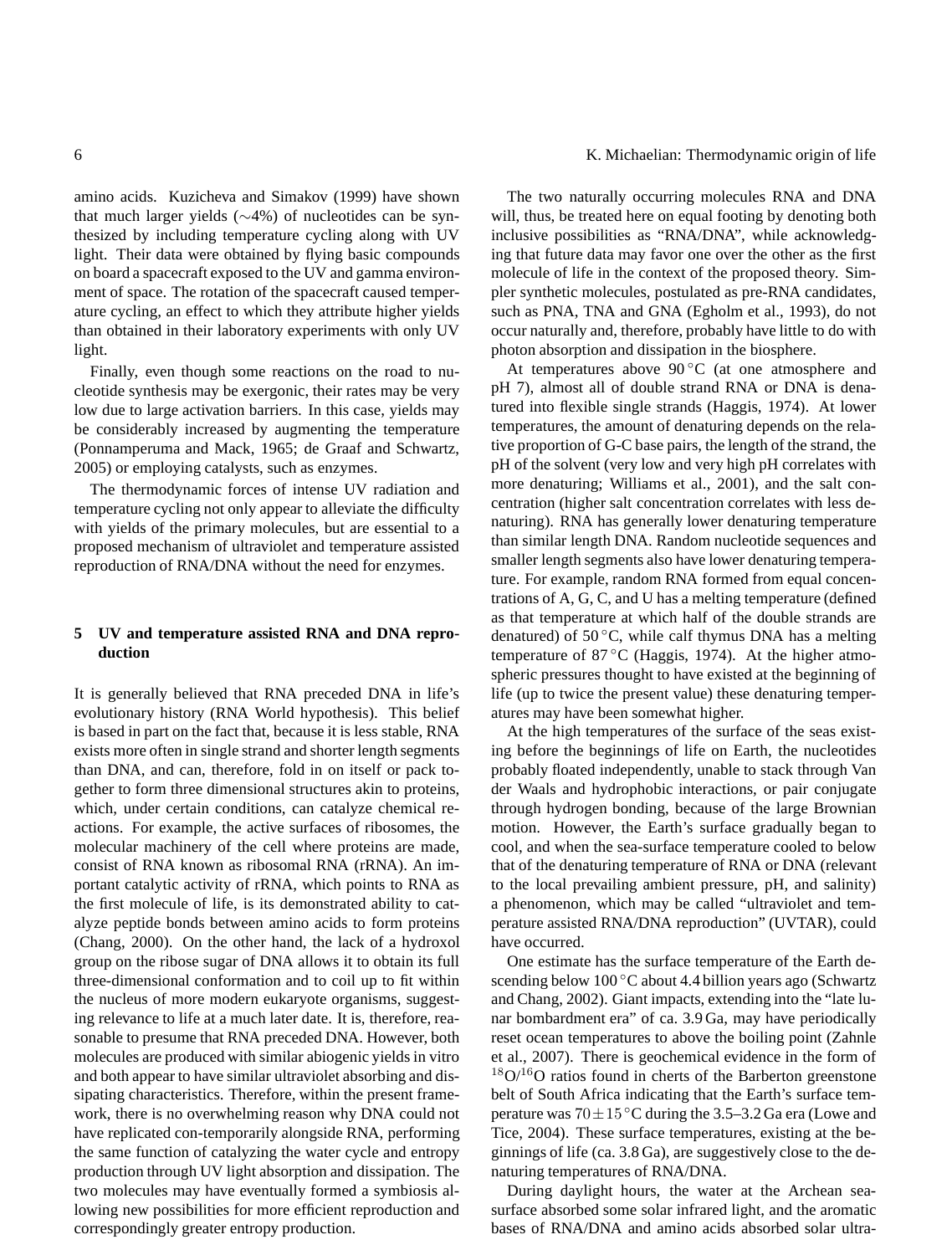violet light, while other organic molecules absorbed visible light. It is then probable that the sea-surface skin temperature in the local neighborhood of the RNA/DNA would heat up beyond the denaturing temperature and these would separate into single strands by breaking the hydrogen bonds between conjugate base pairs.

RNA/DNA strongly absorb ultraviolet radiation at around 260 nm at 1 atmosphere pressure (Haggis, 1974; Chang, 2000) due to the  $1\pi\pi^*$  electronic excitation of the bases (Voet et al., 1963; Callis, 1983). The relaxation to the ground state of UV excited DNA has been studied in detail by Middleton et al. (2009, and references therein). An ultra-fast, sub-picosecond, decay of the  $1\pi\pi^*$  excited state is observed for the unstacked bases in single strand RNA/DNA through vibrational cooling to the ground state by coupling to the high frequency modes of the water solvent (Pecourt et al., 2000, 2001). Water appears to be the most efficient of many tested solvents (Middleton et al., 2009). Such ultra-fast deexcitation does not appear to exist for stacked bases in double strand RNA/DNA, which normally form long-lived, 100 picosecond, exciton states. This may be partly due to the fact that hydrophobic interactions exclude water from the interior of stacked double strand RNA/DNA (Pecourt et al., 2000, 2001).

It has been suggested that these surprising characteristics are not fortuitous, but rather remnants from earlier days when life was exposed to significantly higher doses of UV radiation. The argument is that these characteristics would have been favored by natural selection since such a highly efficient non-radiative decay significantly lowers the rate of RNA/DNA damage through photo-reactions, thereby reducing the need for frequent repair (Crespo-Hernández et al., 2004; Middleton et al., 2009).

Sagan (1973) pointed out that the rapid UV photon dissipation characteristics of nucleic acid bases would provide an important selective advantage to RNA and DNA over other more easily synthesized organic molecules under the harsh UV conditions of prebiotic Earth. Mulkidjanian et al. (2003) have confirmed this using simple Monte Carlo simulations. However, the interpretation given here of these surprising absorption and relaxation characteristics of RNA/DNA is more profound; apart from conferring stability to these molecules under intense UV radiation, these characteristics confer remarkable entropy producing potential to these molecules through the efficient absorption of UV light and its rapid dissipation into heat.

As night came, with no light to absorb, the surface of the sea would cool through evaporation, radiation, and conduction of heat to the atmosphere, to a temperature below which the single strands of RNA/DNA could begin to act as templates and hydrogen bond through their bases with conjugate nucleotides and oligonucleotides floating nearby. New, complementary double-strand RNA/DNA would thus be formed at the sea surface during the cool periods overnight. An alternative form of cooling of the ocean surface may have been provided by hurricanes which are known to have an important effect on reducing the surface temperatures of seas (Manzello et al., 2007). Given the high sea-surface temperatures existing on early Earth, and a cold upper atmosphere (Tian et al., 2005), hurricanes would have been much more prevalent than at present.

As the Sun rose, about 7 h after setting (the rotation of the Earth was more rapid 3.8 billion years ago) the sea-surface skin layer would again heat up through the absorption of ultraviolet and visible light on the organic material, and the absorption on water of some infrared light that could penetrate the clouds and water vapor in the atmosphere. Using the Archean solar intensity spectrum at the Earth's surface as determined by Cnossen et al. (2007) and the absorption coefficient for UV light between 200 nm and 300 nm of 0.78 cm−<sup>1</sup> determined from estimated prebiotic concentrations of the nucleic acids (Miller, 1998; see section 3), while assuming similar absorption in the visible as that of today's oceans of  $8.0 \times 10^{-3}$ , and that the diffuse downward and upward long-wave energy flux approximately cancel (Webster, 1994) it can be estimated that diurnal temperature cycling at the Archean sea-surface skin layer could have had an amplitude as large as  $4K$  (Michaelian, 2010a). Schlüssel et al. (1990) have measured a diurnal temperature variation at the skin surface of today's oceans as large as 5 K.

Direct absorption of a UV photon of 260 nm on RNA/DNA (which occurs preferentially on one or two of the nucleic acid bases; Middleton et al., 2009) would leave 4.8 eV of energy locally which, given the heat capacity of water, would be sufficient energy to raise the temperature by an additional 3 K of a local volume of water that could contain up to 50 base pairs (Michaelian, 2010a). Given that the full width of the denaturing curve for RNA/DNA is between 4 and 10 K (depending on the G-C content) the sea-surface temperature in the neighborhood of the segment which absorbed the UV photon would be raised again beyond the denaturing temperature of RNA/DNA and the double strand would separate, providing, in this way, a new generation of single strand RNA/DNA that could serve as new template for complementary strand polymerization during the subsequent cool period. Experimental evidence (Hagen et al., 1965, Roth and London, 1977) indicates that UV irradiation does indeed induce denaturation of DNA held in water baths at a fixed temperature, and that the denaturing effect of UV light increases as the temperature of the bath approaches DNA melting temperature.

A temperature assisted mechanism for RNA/DNA reproduction is not hypothetical; the procedure of repetitive heating and cooling is a process known as polymerase chain reaction (Mullis, 1990) that is used today in the laboratory to amplify exponentially a particular DNA or RNA segment of interest. The enzyme polymerase is used to speed up the polymerization of nucleotides on the single strand templates during the low temperature period.

Ultraviolet and temperature assisted RNA/DNA reproduc-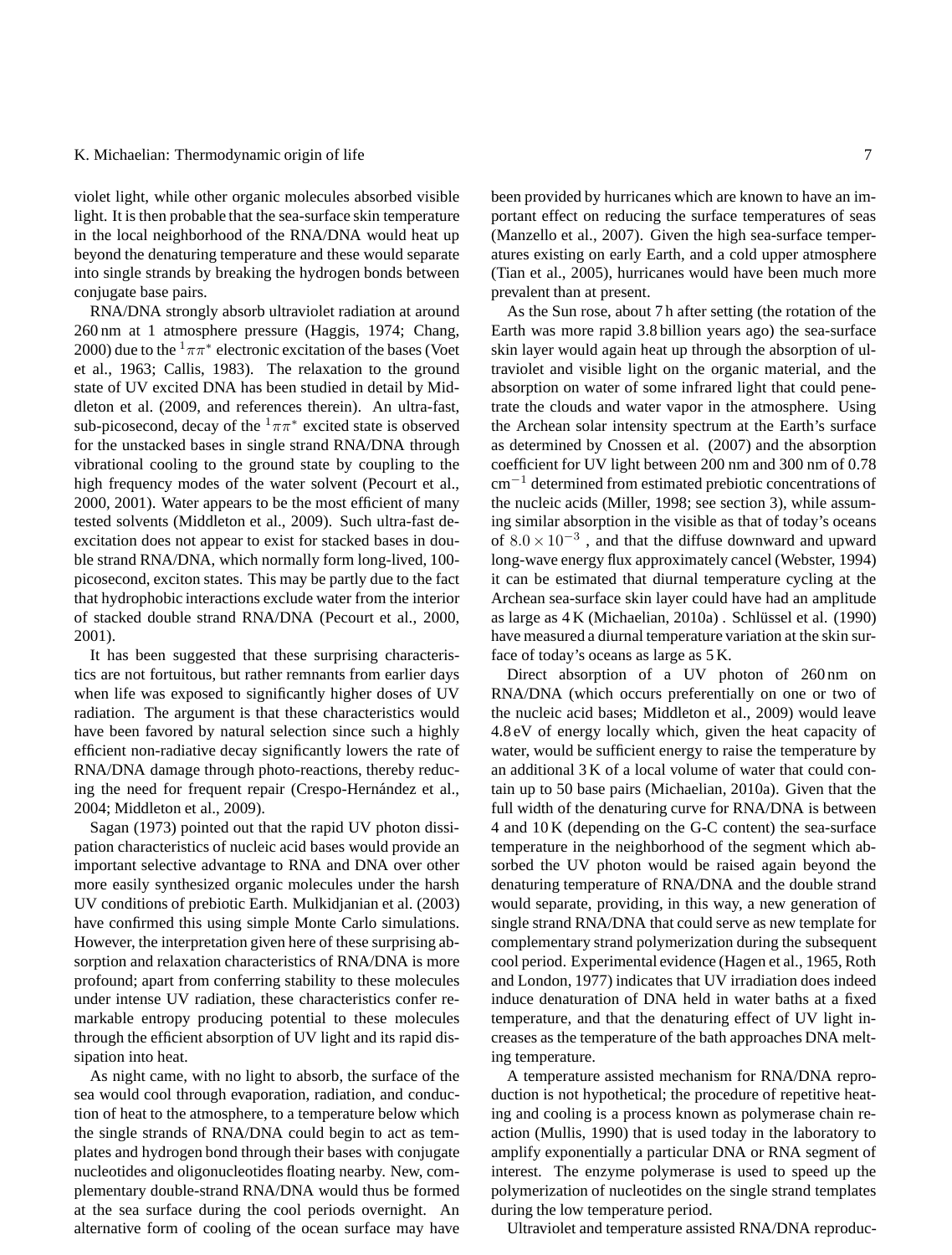tion would have been enhanced by a number of natural phenomenon. First, single strand RNA/DNA absorbs from 20% to 40% more ultraviolet light than does double strand. This effect, known as hypochromism (Bolton et al., 1962; Chang, 2000), is related to the orientation of the electric dipoles of the bases, stacked in fixed relation one above the other in the double helix. On denaturation, the orientation of the dipoles is random and the absorption intensity increases. Double strand RNA/DNA is also less efficient (rapid) at transforming the electronic excitation energy into heat than single strand randomly stacked DNA (Middleton et al., 2009). Both these effects would provide positive feedback for augmenting entropy production by stimulating denaturation under solar UV light and by reducing the possibility of recombination of the separated strands.

A second class of phenomena that could have enhanced UVTAR is the diurnal variation of the chemical properties of the sea-surface microlayer. Both the pH and formaldehyde concentration of the microlayer peak in late afternoon due, in part, to causes predicted to be more relevant during the Archean; lower  $CO<sub>2</sub>$  dissolution in warmer water (Wootton et al., 2008) and increased UV photochemical reaction rates (Zhou and Mopper, 1997), respectively. Both high pH and formaldehyde concentration promote lower DNA/RNA denaturing temperatures (Williams et al., 2001; Traganos et al., 1975). Salinity also reaches a maximum at late afternoon due to increased water evaporation in the microlayer (Zhang et al., 2003), but this would produce a lesser effect opposing denaturation.

Since experimental determinations with the PCR technique give optimal (specificity and rate) annealing temperatures of primers of about 5 K below DNA melting temperatures, these thermal and chemical diurnal variations, as well as the longer denaturation and annealing times allowed for by the UVTAR mechanism (hours instead of minutes for PCR), suggest that an effective UV and temperature assisted RNA/DNA replication mechanism could have been operating at the Archean sea-surface. RNA/DNA at the beginning of life did not require enzymes for its replication, reproduction was instead promoted by the day/night fluctuation of the sea-surface skin temperature about the denaturing temperature of RNA/DNA.

#### **6 Entropy production, information storage, and fidelity**

The link between entropy and information has been made by Shannon and Weaver (1949). However, information only has thermodynamic relevance in the context of its ability to catalyze irreversible processes. In a non-equilibrium environment with thermodynamic forces over the system, information is thus more correctly associated with entropy production.

As the seas began to cool further, competition for free nucleotides would imply that those RNA/DNA segments

8 K. Michaelian: Thermodynamic origin of life

which, through particular base sequences along their length, had lower denaturing temperatures or could absorb more ultraviolet light and transfer this energy more efficiently to the molecular degrees of freedom of the surrounding sea-surface water, would be those favored for reproduction because of a higher denaturing probability. For example, favored segments would be those with more adenine-uracil (A-U) pairs for RNA, or adenine-thymine (A-T) pairs for DNA, as opposed to those with more guanine-cytosine (G-C) pairs, since the later have higher denaturing temperatures due to stronger van der Waals interactions between neighboring G-C pairs and because the later are joined by three hydrogen bonds while A-T pairs have only two. For example, a DNA segment containing 30% of G-C pairs has a denaturing temperature of 82 °C while that containing 60% denatures at 96 °C (Chang, 2000).

This might lead to the conclusion that, as the sea temperature cooled to below the denaturing temperature of RNA/DNA, the composition of the organic soup would consist of mainly long double-strand RNA/DNA containing a high percentage of G-C pairs that could no longer replicate, and many more very short-strand RNA/DNA containing a preference for A-U or A-T pairs that could continue replicating, and thereby increase their proportionate representation. However, there is an important possibility which may have arisen to counter this bias. If, by chance, a codon of the longer RNA/DNA strands coded for a simple enzyme that could help it denature at a lower temperature, then these longer strand RNA/DNA would retain their replicating ability and thus their selective advantage even in an ever colder sea. For example, the easily abiogenically synthesized aspartic amino acid (Asp) is a metabolite of the urea cycle that can produce urea from ammonia. Urea (and also formamide and formaldehyde) in the presence of magnesium ions can reduce DNA melting temperatures by about  $0.6\degree$ C for every 1% increase of the denaturing substance (Jungmann et al., 2008). The thermodynamic advantage of maintaining, and even enhancing, the entropy production in ever colder seas could thus have been the origin of the information content and the reproduction fidelity of RNA/DNA.

The association of a RNA/DNA molecule with an enzyme, or protein, is still in very common existence today, known as a virus. Poteins absorb strongly at 280 nm due to the aromatic ring of their constituent amino acids tyrosine, tryptophan and phenylalanine (Haggis, 1974; Chang, 2000). They could thus have first served as antenna molecules by providing a larger cross section for UV absorption, and thereby more local heating, favoring denaturing and thus still greater entropy production.

# **7 Evolution**

With greater cooling of the oceans came greater selection pressure for longer RNA/DNA segments that could code for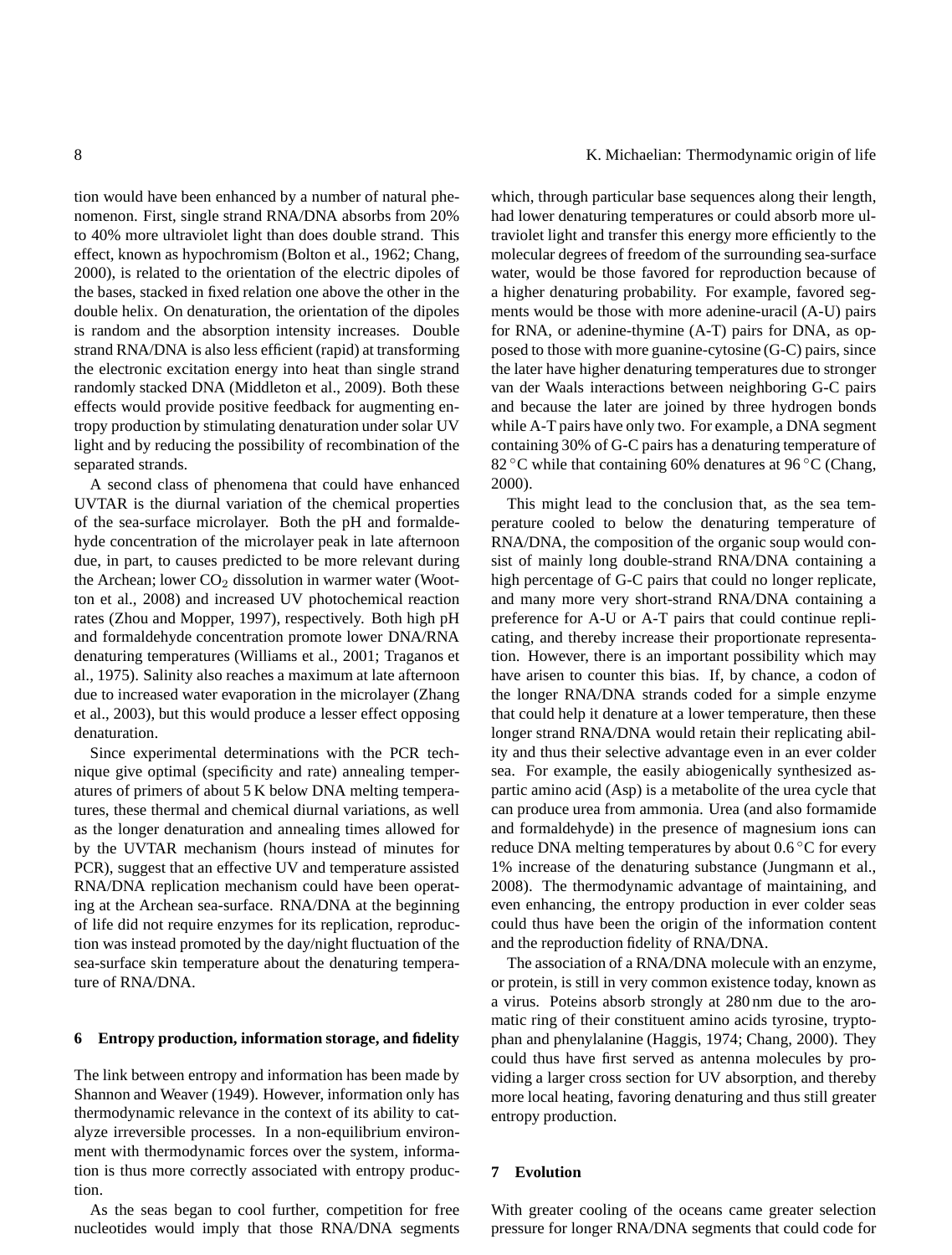still more complex enzymes that could facilitate denaturing at still cooler temperatures. Just as urea and formamide require the presence of magnesium ions to lower the denaturing temperature of DNA, a denaturing enzyme existing today, helicase, requires a magnesium ion for coupling adenosine triphosphate (ATP) hydrolysis to nucleic acid unwinding (Frick et al., 2007). Proteins and other molecules containing a magnesium ion would have had a natural affinity to RNA/DNA because of their ionic attraction to the negatively charged phosphate groups of the backbone.

Magnesium ions are also an important component of the pigment chlorophyll. The most readily abiogenically synthesized amino acid glycine reacts with succinyl-CoA from the citric acid cycle to form a porphyrin which, when coordinated with a magnesium ion, forms chlorophyll.

Another possible product of information for promoting UV and temperature assisted RNA/DNA reproduction as the seas cooled is the coding for sequences of RNA that promote self-splicing (eg. self-splicing introns), or in the case of DNA, for a primitive topoisomerase enzyme which can break lengths of DNA into shorter parts for a transient time, effectively giving a large RNA/DNA the lower denaturing temperature of the smaller length segments. The catalytic residue of the topoisomerase enzyme is based on the amino acid tyrosine (Tyr). This amino acid is also used in the photosystem II of chloroplasts, acting as the electron donor of the oxidized chlorophyll. Tyrosine, because of its aromatic ring, absorbs strongly at 280 nm (Chang, 2000) and, like RNA/DNA in water, has demonstrated chemical stability under high doses of UV radiation (Barbiera et al., 2002), suggesting that its initial association with RNA/DNA may have been as a robust antenna type of photon absorber to augment the local water temperature sufficiently for denaturation.

It is thus possible that RNA/DNA segments containing the codons specifying for one or more of these amino acid cofactors, acting as primitive denaturing enzymes, gradually mutated into one specifying for a primitive Chlorophyll molecule. With the new molecule Chlorophyll allied with RNA/DNA, the efficacy of the light absorption and dissipation process would be still further enhanced as the skies cleared of organic haze, aldehydes, cyano-molecules, sulfur dioxide and sulfuric acid and water clouds, permitting more visible radiation to penetrate. Chlorophyll absorbs strongly at 430 nm, just where water is most transparent.

RNA/DNA segments that mutated to code for enzymes that could help it capture, join, and polymerize with individual free floating nucleotides would then find even greater selective advantage in still colder seas. Due to reduced Brownian motion, an accidental, and correctly aligned, meeting of a RNA/DNA single strand with a free floating nucleotide or oligonucleotide would become ever more improbable. It is relevant again here that the nucleic acid polymerase of today contain  $\text{Zn}^{++}$  and  $\text{Mg}^{++}$  ions as cofactors for their enzymatic activity (Rauchfuss, 2008). As the rain of the nucleic acid bases and other organic molecules from the sky began to dry up, RNA/DNA segments that coded for enzymes that could not only capture but also synthesize the bases from more primitive but more prevalent organic molecules such as hydrogen cyanide (Matthews, 2004), would be increasingly more favorably selected.

Since ATP is synthesized in the chloroplasts of plants of today by a process known as photophosphorylation, there may have existed a more primitive direct photochemical rout to its synthesis involving UV light and heat. For example, Muller (2005) suggests that thermosynthesis of ATP may be possible through temperature cycling in hydrothermal vents. However, UV light absorption and dissipation by the nucleic acid bases during daylight hours and cooling of the surface at night by evaporation and radiation, might have provided a similar heat engine for the abiogenic synthesis of ATP. For example, Kuzicheva and Simakov (1999) have measured significant yields of 5'AMP from nucleosides and inorganic phosphates due to the action of UV light and temperature cycling on spacecraft experiments.

It is a remarkable fact that the protein bacteriorhodopsin, that promotes ATP production in archea by acting as a proton pump through the absorption of a photon at 568 nm in the visible, also works perfectly well by absorbing at 280 nm in the ultraviolet (Kalisky et al., 1981). The UV photon energy is absorbed on the aromatic amino acids tyrosine and tryptophan and the energy transmitted to the chromophore. It may thus have been that ATP originally obtained its free energy for formation directly from UV light and that life found a means to harvest this stored free energy for endergonic reactions that required a softer mode (or delayed mode) of energy transfer that could not be provided by direct UV or visible photons.

Thus may have begun the history of the evolution of amino acids, proteins, and ATP with RNA/DNA; first as simple catalysts to help it denature at colder sea temperatures, as complements that aided in the absorption of UV and visible light, and finally as more active catalysts in attracting cyano-molecules, synthesizing nucleotides, and polymerizing RNA/DNA, as well as providing an active unwinding mechanism as RNA/DNA grew in length and sea temperatures cooled. The increasing competition between the reproducing RNA/DNA segments for organic molecules produced in the Earth's early atmosphere, or delivered from outer space by the comets and meteorites, and the importance of this reproduction to the entropy production of the Earth, could thus have constituted the first steps of evolution through natural selection.

Since the life induced changes in the composition of the Earth's atmosphere, the rain of organic molecules from the sky has now ceased. Viruses, which may thus have been the remnants of the very beginnings of life, and which were able to obtain their component molecules from abiogenisis and reproduce through the UVTAR mechanism, have now evolved to parasitize the complex nucleic acid production of existing life within the protected environment of the cell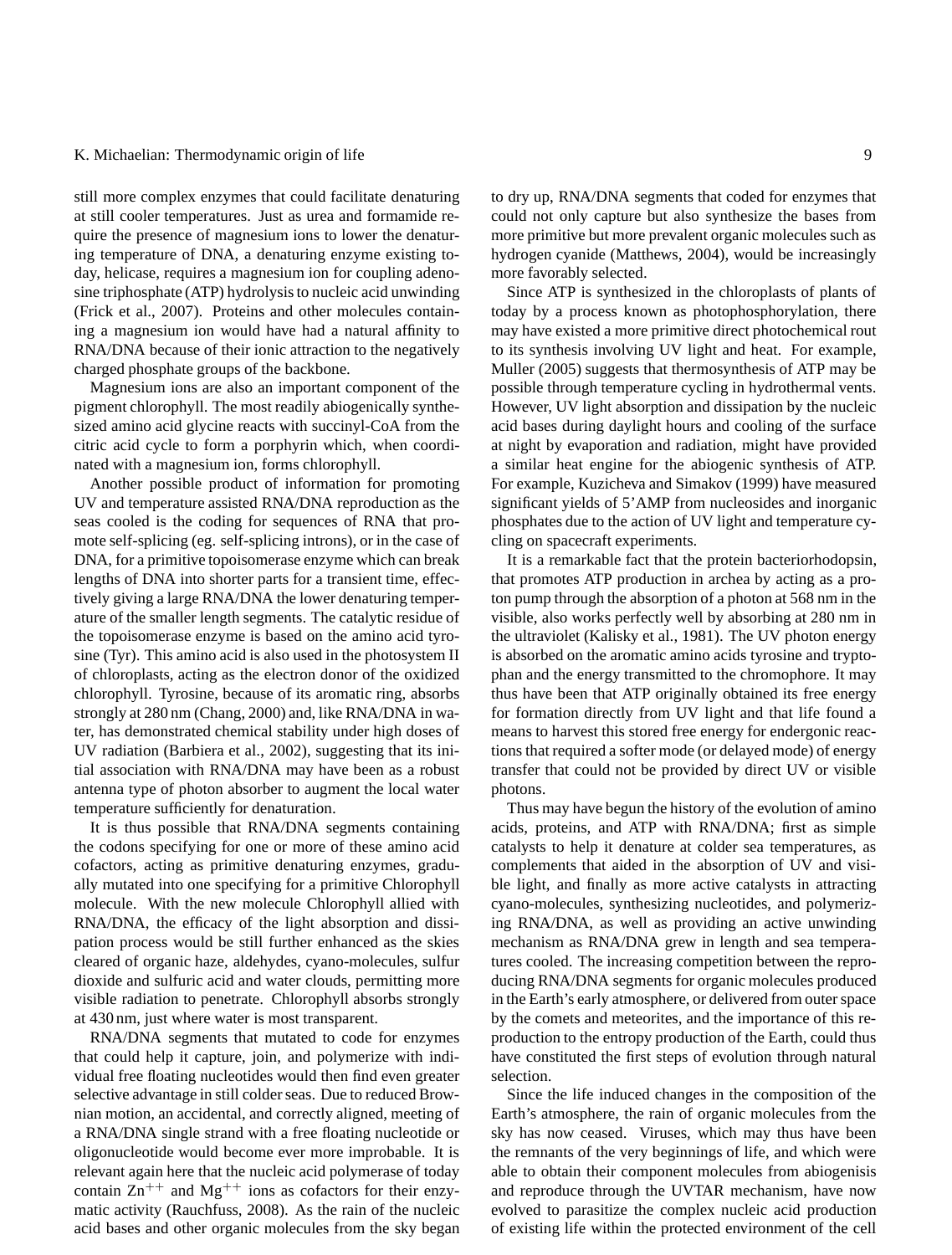(Smith, 1965). Their associated proteins may have evolved from simple denaturing enzymes to vehicles that facilitate entry across cellular membranes. Their principal function appears to have also changed from being dissipators of ultraviolet light to agents that cause mortality through lysing in bacteria and higher organisms, allowing their nutrients to be recycled into photosynthetic life. It has been suggested that viruses have co-evolved with primordial cells, stimulating them to produce rigid walls, which caused genetic privacy, allowing vertical evolution (Jalasvuori and Bamford, 2008). Vertical evolution has also augmented entropy production on Earth through the water cycle by producing higher mobile life forms which by transporting nutrients allowed the photon dissipating molecules to spread into regions initially inhospitable to their reproduction (Michaelian, 2009).

Viruses have recently been found to be much more prevalent in sea water than suspected; being the major component by number of the organic material in ocean water (Wommack and Colwell, 2000). These so called "virioplankton" are found in concentrations of  $10^4$  to  $10^8$  per ml of ocean water, usually about one to two orders of magnitude more common than the bacterial phytoplankton that they parasitize. They are also found in highest abundance within the first  $20 \mu m$  of still lake water (Wommack and Colwell, 2000). Viral DNA appears to account for only approximately 20% of the dissolved DNA found in ocean water. The rest appears to be soluble DNA of roughly 500 base pairs in size (viral DNA has greater than 20 thousand base pairs) of still unknown origin but probably the result of virus lysing bacteria (Wommack and Colwell, 2000). Bacterial lysing by viruses augments the production of cyanobacteria and other phytoplankton by cycling through necessary nutrients such as phosphor and nitrogen (Wommack and Colwell, 2000; and references therein). This floating organic material, in effect, increases the absorption and dissipation of sunlight at the surface of lakes and oceans today (Jones et al., 2005; Michaelian, 2010a).

# **8 Comparison with prevailing scenarios for the origin of life**

Traditional views of the origin of life see it as an extraordinary event, persisting for a kind of inherent self-indulgence. The present theory sees the origin of life as a thermodynamic imperative; a new irreversible process, arising once environmental conditions became appropriate, that coupled to existing abiotic irreversible processes to augment the global entropy production of the Earth in its interaction with its solar environment. Although prevailing theories recognize the necessity of a free energy source for the metabolism of selfperpetuation, such as that derived from chemical potential or thermal gradients of a hydrothermal vent (Wächterhäuser, 2006), they fail to acknowledge a greater thermodynamic function of life beyond self-perpetuation; dissipation of the solar photon flux through life's coupling to the water cycle.

## 10 K. Michaelian: Thermodynamic origin of life

The solar photon flux would have been the most intense and extensive free energy source available during the Archean. The present theory suggests how the visible photon dissipation by life of today may be directly linked with UV photon dissipation at life's beginnings in the Archean. Chemical and thermal gradient sources of free energy would have been limited in size and extent and there would remain the difficult problem of rapidly evolving photon dissipation, appearing shortly after the origin of life, from chemical dissipation.

On addressing evolution, prevailing theories are subject to the same criticism of circularity of argument that inflicts Darwinian theory. What is natural selection selecting? The present theory suggests that natural selection selects bioticabiotic coupled systems leading to ever greater global entropy production, in accordance with the Onsager principle and empirical evidence.

The present theory shares with hydrothermal vent proposals congruency with evidence supporting a thermophilic origin of life (Schwartzman and Lineweaver, 2004). Any irrefutable evidence indicating that the surface of the Earth was cold at the time of the origin of life would render the theory inviable. The present theory suggests that life as we know it may be less universal than prevailing theories might indicate, since, besides the usual requirements of liquid water, chemical constituents, and a free energy source, the theory also imposes stringent requirements on the boundary, initial, and evolving external conditions; an atmospheric window allowing a high UV flux to reach the surface, temperatures descending gradually below the melting temperature of RNA/DNA, temperature cycling, and a water cycle.

The present theory avoids the difficulty of the RNA World hypothesis that has made it most vulnerable to criticism; that of requiring a priori sufficient RNA information content and reproductive fidelity (Shapiro, 2007), employing instead the particular environmental conditions of Archean Earth. A temperature cycling mechanism for amplification of RNA and DNA indeed has been shown to function in the laboratory (polymerase chain reaction).

In contrast to prevailing theories, the present theory does not require the unlikely discovery of an abiotic mechanism that produced an initial high enrichment of chiral enantiomers to explain the homochirality of life today. Instead, the present theory argues that homochirality arose gradually over time due to a small asymmetry in the environmental conditions that promote the UVTAR mechanism. In particular, if indeed life emerged when the sea-surface temperature had cooled to below the denaturing temperature of RNA/DNA, then, since the sea-surface temperature would be greatest in the late afternoon, the absorption of the slightly right-handed circularly polarized light of the afternoon (Angel et al., 1972), could have contributed to the abundance of RNA/DNA with D-enantiomer nucleotides. Double strands containing predominantly L-enantiomer nucleotides would absorb less well the right-handed circularly polarized light,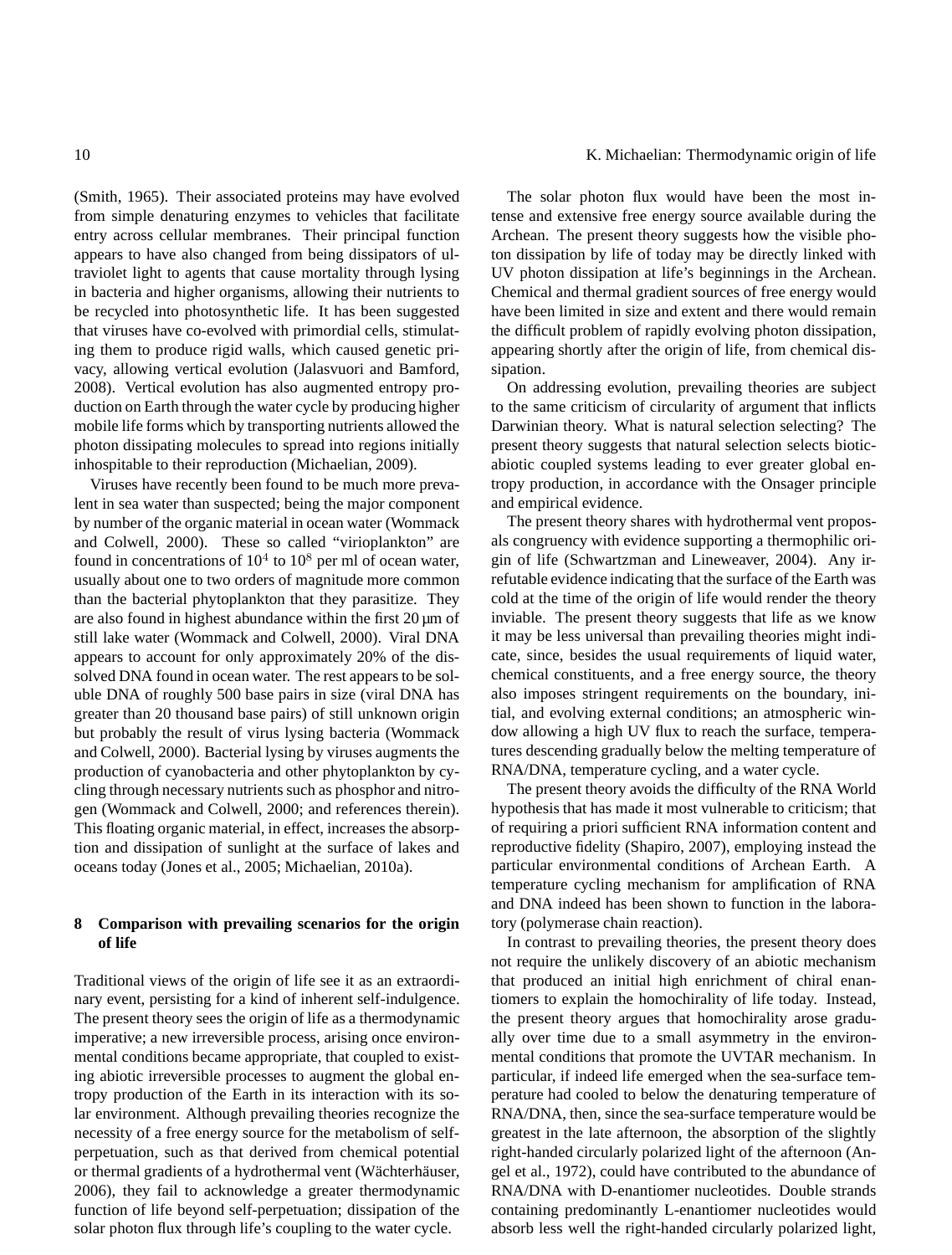and thus could not raise local water temperatures as often for denaturation, thereby curtailing their replication and evolution (Michaelian, 2010b).

# **9 Discussion and conclusions**

Competition for organic molecules in itself could not have led to evolution through natural selection, or even to simple reproduction. This has been made clear from the numerous experiments of Orgel and others which have failed to create self replicating systems in the laboratory (Orgel, 1994, 2004). Ignoring the entropy producing function of life is, in fact, the basis of the tautology in Darwin's theory of evolution through natural selection. As Boltzmann hinted 150 years ago, the vital force of life and evolution is derived from photon dissipation, i.e. through entropy production. Greater numbers of RNA/DNA in the Archean absorbed more sunlight and catalyzed the early Earth water cycle, besides driving ocean and wind currents. Reproduction and evolution were thus synonymous with increases in the entropy production of the coupled biotic and abiotic biosphere. Naturally selected mutations of the RNA/DNA-protein complexes, and later that of complex animals and ecosystems, would be those allowing for ever greater increases in absorption of high energy photons and greater efficiency at converting these into heat.

The non-equilibrium thermodynamics of the abiogenisis of the primary molecules and their polymerization has hitherto not been duly considered in theories addressing the origin of life. High temperatures, temperature cycling, and UV light have been demonstrated to be useful in augmenting the abiogenic yields of the nucleotides and the polynucleotides.

The problem of RNA/DNA replication without the use of enzymes has been addressed through an ultraviolet and temperature assisted mechanism involving cycling of the primitive sea-surface skin temperature around the denaturing temperature of RNA/DNA and the remarkable ability of these molecules to absorb and dissipate rapidly into heat the intense UV light that penetrated the primitive Earth's atmosphere. The formation and replication of RNA/DNA would be thermodynamically favored because of the overall increase in entropy production that these molecules afforded to coupled biotic-abiotic irreversible process occurring in the biosphere, in particular, to the water cycle.

The origin of information content and replication fidelity of RNA/DNA could be conceived of within the framework of the proposed theory if particular polynucleotide sequences coded for enzymes that facilitated denaturation at colder sea temperatures, or for light harvesting antenna molecules, leading to a differential replication success and entropy producing potential of different sequences. This may have been the beginnings of evolution through natural selection.

The problem discussed by Orgel (2004) of the racemic product of nucleotides frustrating the copying of stable polynucleotides has also been addressed by the present theory. The slightly right-handed circularly polarized light of the late afternoon would have led to homochirality before surface temperatures had cooled to a point at which enzymes and, therefore, reproductive fidelity, were necessary. This completes the consideration from within the proposed framework of the major problems concerning the origin of life as reviewed by Orgel (2004).

A first step in probing the veracity of the proposed theory would be to test experimentally if polymerase chain reaction (PCR) could be carried out by substituting the heat cycling thermostat with UV light cycling, with the thermal bath held constant at a few degrees below the melting temperature of the short  $(<50 bp)$  strand RNA/DNA segment, or with slight temperature cycling (∼5 ◦C) representing day and night temperature fluctuations of the Archean sea-surface.

The origin of life and beginnings of evolution, as depicted by this theory has the general feature of an auto-catalytic cycle involving a strong coupling between biotic and abiotic processes, driven by the goal oriented and universal process of increasing the entropy production of Earth in its interaction with its solar environment. This great auto-catalytic cycle involving life and abiotic entropy producing processes remains to this day, and appears to be evolving towards still greater efficiency at producing entropy. Since the appearance of chlorophyll, new pigments capable of capturing ever more of the Sun's spectrum have been incorporated into the photosynthesizing systems of today's plant and bacterial life. Examples are the carotenoids in green plants, the phycobilinsin phytoplankton, and the recently discovered mycosporine-like amino acids (MAA's) in phytoplankton which absorb across the ultraviolet (Whitehead and Hedges, 2002). Most of these pigments are known not to have a direct role in photosynthesis. Furthermore, a number of complex mechanisms exist in plants today to dissipate into heat photons absorbed in excess. These pigments and mechanisms have hitherto been considered merely as "safety valves" for photosynthesis (Niyogi, 2000). Alternatively, they may now be explained on thermodynamic grounds through their importance to photon dissipation and evaporation of water (Michaelian, 2009).

The net effect of the origin and evolution of life on Earth has been to gradually increase the Earth's entropy producing potential, or, in other words, to reduce the Earth's albedo and effective temperature at which it emits infrared radiation, making it ever more a blackbody of lower temperature.

*Acknowledgements.* The financial assistance of DGAPA-UNAM, grant numbers IN118206 and IN112809 is greatly appreciated.

# **References**

Aller, J.Y., Kuznetsova, M. R., Jahns, C. J., Kemp, P. F.: The seasurface microlayer as a source of viral and bacterial enrichment in marine aerosols, Aerosol Science 36: 801–812, 2005.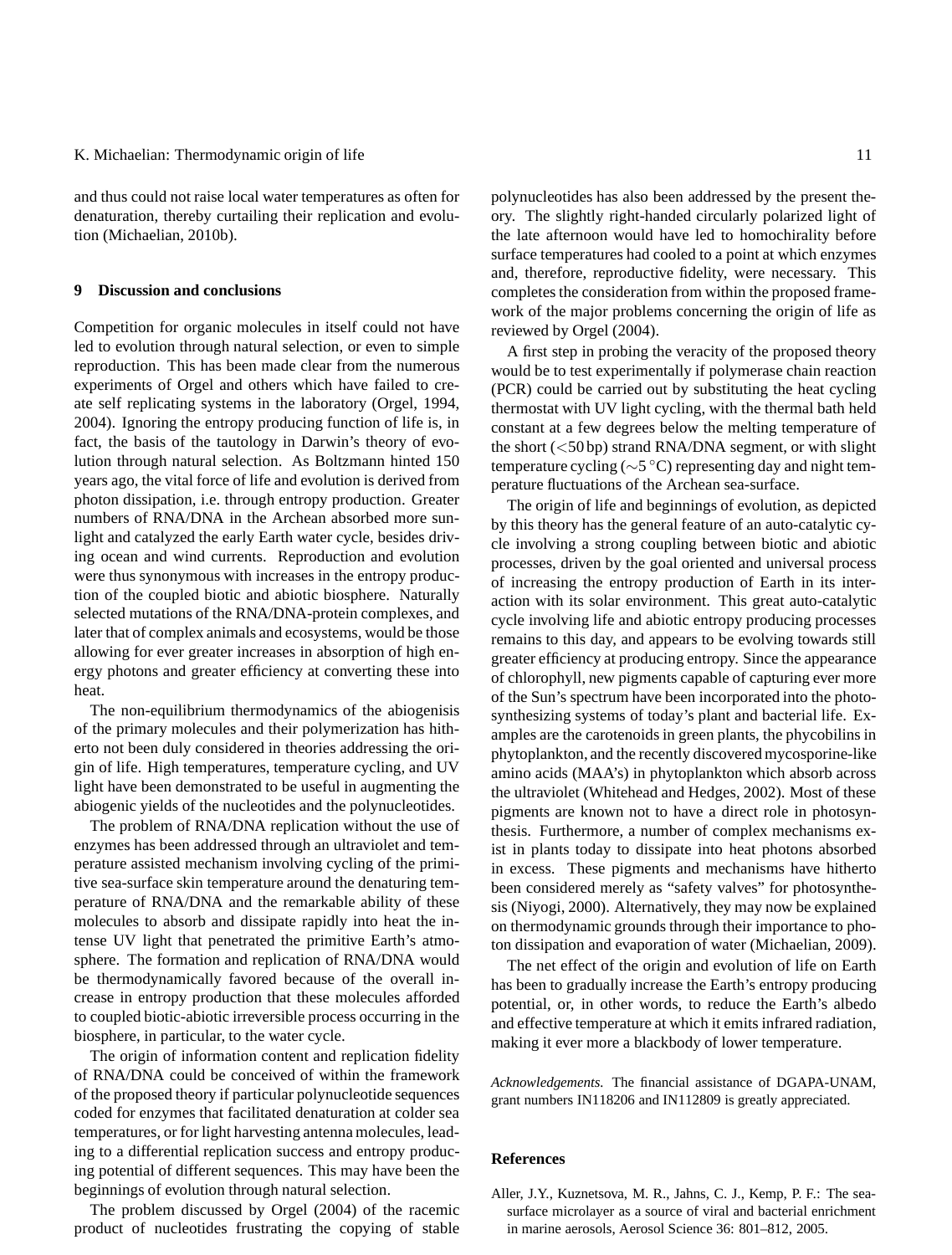- Angel, J.R.P., Illing, R., Martin, P.G.: Circular polarization of twilight, Nature 238:389–390, 1972.
- Balbas, P.: De la Biología Molecular a la Biotecnología, Editorial Trillas, S. A. de C. V., Mexico, D.F., 2002.
- Barbiera, B., Henina, O., Boillota, F., Chabina, A., Chaputb, D., and Bracka, A.: Exposure of amino acids and derivatives in the Earth orbit, Planet. Space Sci., 50, 353–359, 2002.
- Biondi, E., Branciamore, S., Maurel, M. and Gallori, E.: Montmorillonite protection of an UV-irradiated hairpin ribozyme: evolution of the RNA world in a mineral environment, BMC Evolutionary Biology, 7(Suppl 2):S2, 2007.
- Bolton, H. C. and Weiss, J. J.: Hypochromism in the Ultra-Violet Absorption of Nucleic Acids and Related Structures, Nature, 195, 666–668, 1962.
- Boltzmann, L.: The Second Law of Thermodynamics, 1886, in: Ludwig Boltzmann: Theoretical physics and philosophical problems: Selected writings, edited by: McGinness, B., Dordrecht, Netherlands, D. Reidel, 1974.
- Bricaud, A., Morel, A., and Prieur, L.: Absorption by Dissolved Organic Matter of the Sea (Yellow Substance) in the UV and Visible Domains, Limnol. Oceanogr., 26, 43–53, 1981.
- Callis, P. R.: Electronic states and luminescence of nucleic acid systems, Annu. Rev. Phys. Chem., 34, 329–357, 1983.
- Chang, R.: Physical Chemistry, University Science Books, Sausalito, California, 2000.
- Chaplin, M.: Water Structure and Science, [http://www.lsbu.ac.uk/water/chaplin.html,](http://www.lsbu.ac.uk/water/chaplin.html) last access: 2009.
- Clarke, G. L., Ewing, G. C., and Lorenzen, C. J.: Spectra of backscattered light from the sea obtained from aircraft as a measure of chlorophyll concentration, Science, 167, 1119–1121, 1970.
- Cleaves, H. J., Chalmers, J. H., Lazcano, A., Miller, S. L., Bada, J. L.: A Reassessment of Prebiotic Organic Synthesis in Neutral Planetary Atmospheres, Orig Life Evol Biosph 38, 105–115, 2008.
- Cnossen, I., Sanz-Forcada, J., Favata, F., Witasse, O., Zegers, T., and Arnold, N. F.: The habitat of early life: Solar X-ray and UV radiation at Earth's surface 4–3.5 billion years ago, J. Geophys. Res., 112, E02008, doi:10.1029/2006JE002784, 2007.
- Cockell, C. S.: Biological Effects of High Ultraviolet Radiation on Early Earth – A Theoretical Evaluation, J. Theor. Biol., 193, 717–729, 1998.
- Crespo-Hernández, C. E., Cohen, B., Hare, P. M., and Kohler, B.: Ultrafast excited-state dynamics in nucleic acids, Chem. Rev., 104, 1977–2019, 2004.
- Darwin, C. R.: On the Origin of Species by Means of Natural Selection, ed. J. Murray, London, 1859.
- de Graaf, R. M. and Schwartz, A. W.: Thermal synthesis of nucleoside H-phosphonates under mild conditions, Origins Life Evol. B., 35, 1–10, 2005.
- Egholm, M., Buchardt, O., Christensen, L., Behrens, C., Freier, S. M., Driver, D. A., Berg, R. H., Kim, S. K., Nordén, B., and Nielsen, P. E.: PNA Hybridizes to Complementary Oligonucleotides Obeying the Watson-Crick Hydrogen Bonding Rules, Nature, 365, 566–568, 1993.
- Ehrenfreund, P. and Charnley, S. B.: Organic Molecules in the Interstellar Medium, Comets and Meteorites: A Voyage from Dark Clouds to the Early Earth, Annu. Rev. Astron. Astr., 38, 427–483, 2000.
- Folsome, C., Brittain, A., and Zelko, M.: Photochemical Synthesis of Biomolecules under Anoxic Conditions, Origins of Life, 13, 49–55, 1983.
- Frick, D. N., Banik, S., and Rypma, R. S.: Role of Divalent Metal Cations in ATP Hydrolysis Catalyzed by the Hepatitis C Virus NS3 Helicase: Magnesium Provides a Bridge for ATP to Fuel Unwinding, J. Mol. Biol., 365, 1017–1032, 2007.
- Gates, D. M.: Biophysical Ecology, Springer-Verlag, New York Inc., ISBN 0-387-90414-X, 1980.
- Gilbert, W.: The RNA World, Nature, 319, 618, 1986.
- Gnanadesikan, A., Emanuel, K., Vecchi, G. A., Anderson, W. G., Hallberg, R.: How ocean color can steer Pacific tropical cyclones. In press, Geophysical Research Letters.
- Grammatika, M. and Zimmerman, W. B.: Microhydrodynamics of flotation processes in the sea-surface layer, Dynam. Atmos. Oceans, 34, 327–348, 2001.
- Hagen, U., Keck, K., Kröger, H., Zimmermann, F., Lücking, T.:Ultraviolet light inactivation of the priming ability of DNA in the RNA polymerase system , Biochimica et Biophysica Acta (BBA) - Nucleic Acids and Protein Synthesis, 95, 418–425, 1965.
- Haggis, G. H.: Introduction to Molecular Biology, 2nd Edn., Longman Group Limited, London, 1974.
- Haqq-Misra, J. D., Domagal-Goldman, S. D., Kasting, P. J., and Kasting, J. F.: A Revised, Hazy Methane Greenhouse for the Archean Earth, Astrobiology, 8, 1127–1137, 2008.
- Hardy, J. T.:The sea-surface Microlayer: Biology, Chemistry and Anthropogenic Enrichment, Prog. Oceanog., 11, 307–328, 1982.
- Hoyle, F. and Wickramasinghe, N. C.: Lifecloud The Origin of Life in the Universe, J.M. Dent and Sons, ISBN 0-460-04335-8, 1978.
- Ityaksov, D., Linnartz, H., and Ubachs, W.: Deep-UV absorption and Rayleigh scattering of carbon dioxide, Chem. Phys. Lett., 462, 31–34, 2008.
- Jalasvuori, M. and Bamford, J. K. H.: Structural co-evolution of viruses and cells in the primordial world, Orig. Life Evol. Biosph., 38, 165–181, 2008.
- Jin, Z., Charlock, T. P., Smith Jr., W. L., and Rutledge, K.: A parameterization of ocean surface albedo, Geophys. Res. Lett., 31, L22301, doi:10.1029/2004GL021180, 2004.
- Jones, I., George, G., and Reynolds, C.: Quantifying effects of phytoplankton on the heat budgets of two large limnetic enclosures, Freshwater Biol., 50, 1239–1247, 2005.
- Jungmann, R., Liedl, T., Sobey, T. L., Shih, W., and Simmel, F. C.: Isothermal Assembly of DNA Origami Structures Using Denaturing Agents, J. Am. Chem. Soc., 130, 10062–10063, 2008.
- Kahru, M., Leppanen, J. M., and Rud, O.: Cyanobacterial blooms cause heating of the sea-surface, Mar. Ecol. Prog. Ser., 101, 1–7, 1993.
- Kalisky, O., Feitelson, J., and Ottolenghi, M.: Photochemistry and Fluorescence of Bacteriorhodopsin Excited in its 280-nm Absorption Band, Biochemistry 20, 205–209, 1981.
- Kleidon, A. and Lorenz, R. D. (Eds.): Non-equilibrium thermodynamics and the production of entropy; life, Earth, and beyond, Springer, 2005.
- Kleidon, A.: Nonequilibrium thermodynamics and maximum entropy production in the Earth system, Naturwissenschaften, 96, 653–677, 2009.
- Knauth, L. P. and Lowe, D. R.: High Archean climatic temperature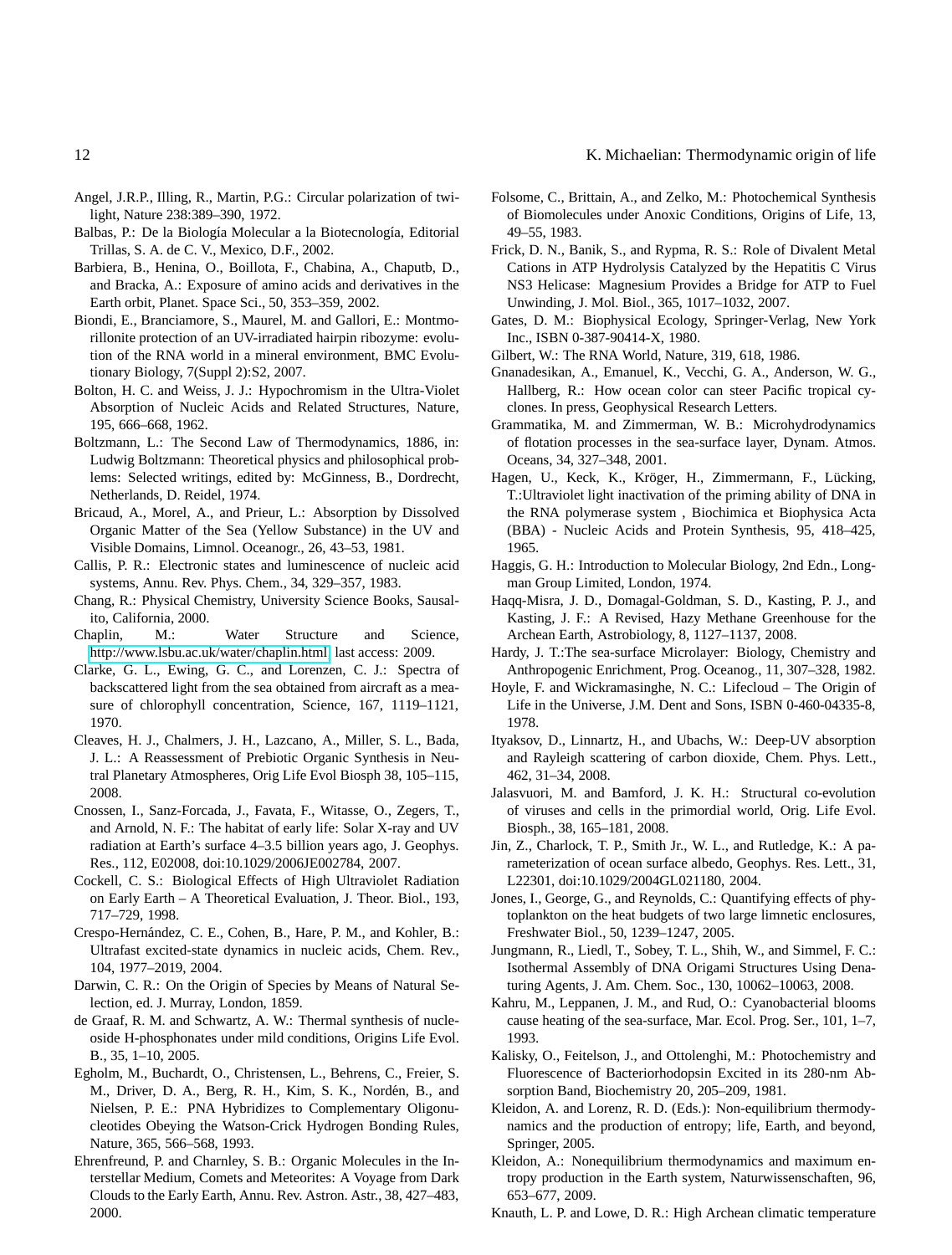inferred from oxygen isotope geochemistry of cherts in the 3.5 Ga Swaziland group, South Africa, Geol. Soc. Amer. Bull., 115: 566–580, 2003.

- Kuzicheva, E. A. and Simakov, M. B.: Abiogenic Synthesis of nucleotides in conditions of space flight of the biosputnik "BION-11", Adv. Space Res., 23, 387–391, 1999.
- Kwok, S.: The synthesis of organic and inorganic compounds in evolved stars, Nature, 430, 985–991, 2004.
- Kwok, S.: Organic matter in space: from star dust to the Solar System, Astrophys. Space Sci., 319, 5–21, 2009.
- LaRowe, D. E. and Regnier, P.: Thermodynamic potential for the abiotic synthesis of adenine, cytosine, guanine, thymine, uracil, ribose, and deoxyribose in hydrothermal systems. Orig. Life Evol. Biosph., 38, 383–397, 2008.
- Levy, M. and Miller, S. L.: The stability of the RNA bases: Implications for the origin of life, Proc. Natl. Acad. Sci. USA, 95, 7933–7938, 1998.
- Lloyd, S. and Pagels, H. M.: Complexity as thermodynamic depth, Ann. Phys.. 188, 186–213, 1988.
- Lorenz, E. N.: Generation of available potential energy and the intensity of the general circulation, in: Dynamics of climate, edited by: Pfeffer, R. C., Pergamon, Oxford, 86–92, 1960.
- Lowe, D. R. and Tice, M. M.: Geologic evidence for Archean atmospheric and climatic evolution: Fluctuating levels of  $CO<sub>2</sub>$ ,  $CH<sub>4</sub>$ , and O<sup>2</sup> with an overriding tectonic control, Geology, 32, 493– 496, 2004.
- Manzello, D. P., Brandt, M. E., Smith, T. B., Lirman, D, and Nemeth, R.: Hurricanes benefit bleached corals, PNAS, 104, 12035–12039, 2007.
- Martín, O.,Galante, D., Cárdenas, R., and Horvath, J. E.: Short-term effects of gamma ray bursts on Earth, Astrophys. Space Sci., 321, 161–167, 2009.
- Martins, Z., Botta, O., Fogel, M. L., Sephton, M. A., Glavin, D. P., Watson, J. S., Dworkin, J. P., Schwartz, A. W., and Ehrenfreund, P.: Extraterrestrial nucleobases in the Murchison meteorite, Earth Planet. Sci. Lett., 270, 130–136, 2008.
- Martyusheva, L. M. and Seleznev, V. D.: Maximum entropy production principle in physics, chemistry and biology, Phys. Rep., 426, 1–45, 2006.
- Matthews, C. N.: The HCN world: Establishing Protein Nucleic Acid Life via Hydrogen Cyanide Polymers, in: Origins, edited by: Seckbach, J., Kluwer Academic Publishers, Netherlands, 121–135, 2004.
- McReynolds, J.H., Furlong, N. B., Birrell, P. J., Kimball, A. P., Or, J.: Polymerization of deoxyribonucleotides by ultraviolet light. In: Kimball A.P.; J. Or (eds.) Prebiotic and Biochemical Evolution. North-Holland, Amsterdam, 111–121, 1971.
- Michaelian, K.: Thermodynamic stability of ecosystems, J. Theor. Biol., 237, 323–335, 2005.
- Michaelian, K.: Thermodynamic function of life, doi[:arXiv:0907.0040v](http://arxiv.org/abs/0907.0040)2[physics.gen-ph], 2009.
- Michaelian, K.: Absorption of Sunlight at the Archean Sea Surface, in preparation, 2010a.
- Michaelian, K.: Homochirality in the ultraviolet and temperature assisted theory of the origin of life, in preparation, 2010b.
- Middleton, C. T., de la Harpe, K., Su, C., Law, Y. K., Crespo-Hernández, C. E., and Kohler, B.: DNA Excited - State dyanmics: from single bases to the double helix, Annu. Rev. Phys. Chem., 60, 217–239, 2009.
- Miller, S. L. and Urey, H. C.: Organic compound synthesis on the primitive earth, Science, 130, 245–251, 1959.
- Miller, S. L.: The endogenous synthesis of organic compounds, in: The Molecular Origins of Life, edited by: Brack, A., Cambridge University Press, Cambridge, 1998.
- Morel, R. E., Fleck, G: Onsager's Principle: A Unifying Bio-theme, J. theor. Biol., 136, 171–175, 1989.
- Mulkidjanian, A. Y., Cherepanov, D. A., and Galperin, M. Y.: Survival of the fittest before the beginning of life: selection of the first oligonucleotide-like polymers by UV light, BMC Evol. Biol., 3, 12, 2003.
- Muller, A. W. J.: Thermosynthesis as energy source for the RNA World: a model for the bioenergetics of the origin of life, Biosystems, 82, 93–102, 2005.
- Mullis, K.: The unusual origin of the Polymerase Chain Reaction, Sci. Am., April, 262, 56–65, 1990.
- Newell, R.E., Kidson, J. W., Vincent, D. G., Boer, G. J.M.: The general circulation of the tropical atmosphere. MIT Press, Vol. 2, Cambridge, 1974.
- Nitschke, W. and Russell, M. J.: Hydrothermal focusing of chemical and chemiosmotic energy, supported by delivery of catalytic Fe, Ni, Mo/W, Co, S and Se, forced life to emerge, J. Mol. Evolution, 69, 481–496, 2009.
- Niyogi, K. K.: Safety valves for photosynthesis, Curr. Opin. Plant Biol., 3, 455–460, 2000.
- Onsager, L.: Reciprocal Relations in Irreversible Processes. I., Phys. Rev., 37, 405–426, 1931.
- Oparin, A. I.: The Origin of Life. Moscow: Moscow Worker publisher, English translation: Oparin, A. I. (1968) The Origin and Development of Life (NASA TTF-488), Washington, D.C.L GPO, 1924 (in Russian).
- Orgel, L. E.: The origin of life on earth, Sci. Am., 271, 77–83, 1994.
- Orgel, L. E.: Prebiotic chemistry and the origin of the RNA world, Crit. Rev. Biochem. Mol., 39, 99–123, 2004.
- Oró, J.: Mechanism of synthesis of adenine from hydrogen cyanide under possible primitive Earth conditions, Nature, 191, 1193– 1194, 1961.
- Oró, J. and Kimball, A. P.: Synthesis of purines under possible primitive Earth conditions, II. Purine intermediates from hydrogen cyanide, Arch. Biochem. Biophys., 96, 293–313, 1962.
- Paltridge, G. W.: Climate and thermodynamic systems of maximum dissipation, Nature, 279, 630–631, 1979.
- Pecourt, J.-M. L., Peon, J., and Kohler, B.: Ultrafast internal conversion of electronically excited RNA and DNA nucleosides in water, J. Am. Chem. Soc., 122, 9348–9349, 2000.
- Pecourt, J.-M. L., Peon, J., and Kohler, B.: DNA excited-state dynamics: ultrafast internal conversion and vibrational cooling in a series of nucleosides, J. Am. Chem. Soc., 123, 10370–10378, 2001.
- Peixoto, J. P., Oort, A. H., de Almeida, M., and Tomé, A.: Entropy budget of the atmosphere, J. Geophys. Res., 96, 10981–10988, 1991.
- Ponnamperuma, C., Mariner, R., and Sagan, C.: Formation of Adenosine by Ultra-violet Irradiation of a Solution of Adenine and Ribose, Nature, 198, 1199–1200, 1963.
- Ponnamperuma, C. and Mack, R.: , Nucleotide synthesis under possible primitive Earth conditions, Science, 148, 1221–1223, 1965.
- Powner, M. W., Gerland, B., and Sutherland, J. D.: Synthesis of activated pyrimidine ribonucleotides in prebiotically plausible con-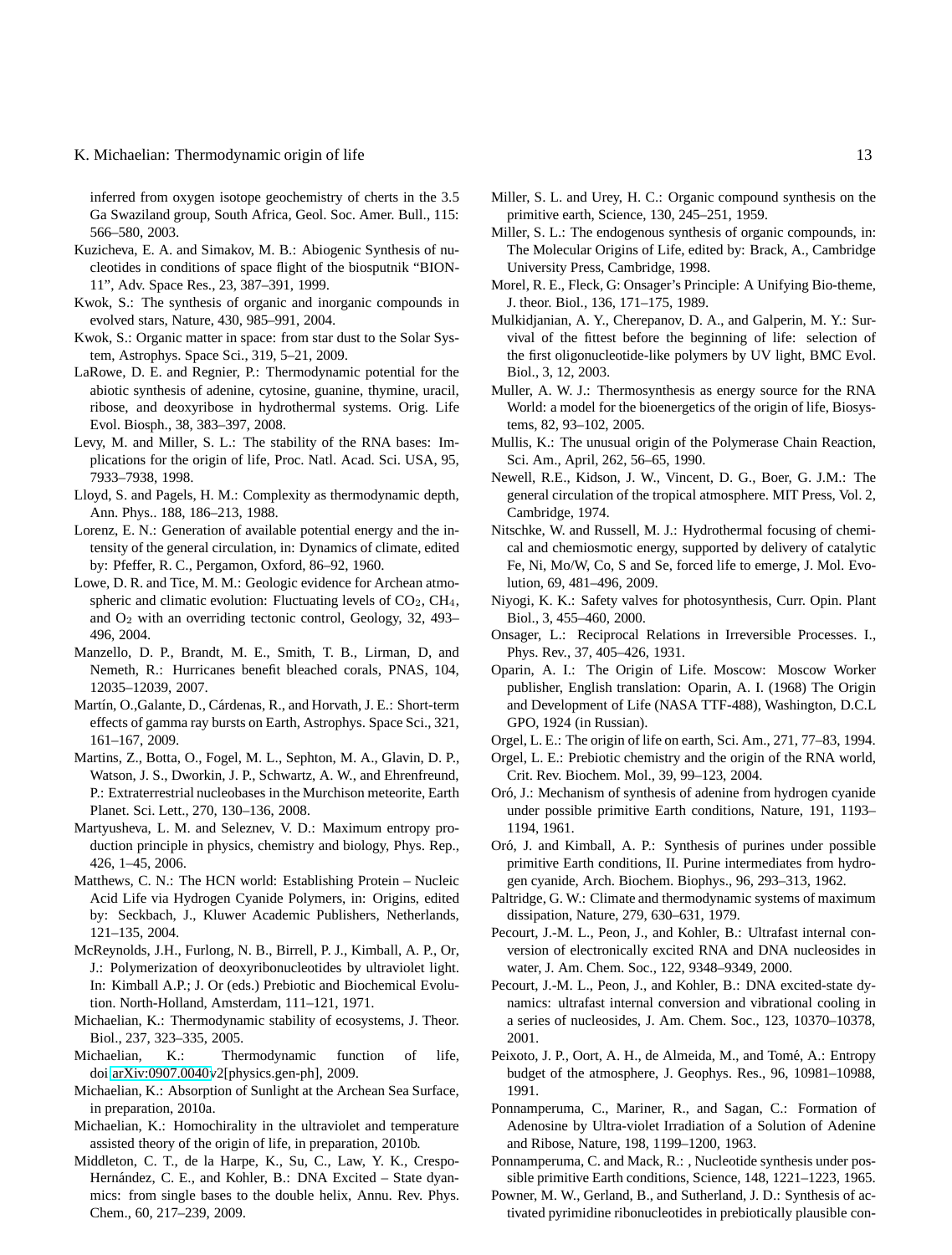ditions, Nature, 459, 239–242, 2009.

- Prigogine, I.: Thermodynamics of Irreversible Processes, Wiley, New York, 1967.
- Prigogine, I., Nicolis, G., and Babloyantz, A.: Thermodynamics of Evolution (I) Physics Today, 25, 23–28; Thermodynamics of Evolution (II) Physics Today, 25, 38–44, 1972.
- Pulselli, R. M., Simoncini., E., Tiezzi, E.: Self-organization in dissipative structures: A thermodynamic theory for the emergence of prebiotic cells and their epigenetic evolution, BioSystems, 96, 237–241, 2009.
- Rauchfuss, H.: Chemical Evolution and the Origin of Life, Springer, New York, 2008.
- Roth, D., and London, M.: Acridine probe study into synergistic DNA-denaturing action of heat and ultraviolet light in squamous cells, J. Investigative Dermatology, 69, 368–372, 1977.
- Rufus, J., Stark, G., Smith, P. L., Pickering, J. C. and Thorne, A. P.: High-resolution photoabsorption cross section measurements of SO2, 2: 220 to 325 nm at 295 K, J. Geophys. Res., 108(E2), 5011, doi:10.1029/2002JE001931, 2003.
- Sagan, C.: Ultraviolet Selection Pressure on the Earliest Organisms, J. Theor. Biol., 39, 195–200, 1973.
- Sagan, C. and Chyba, C.: The Early Faint Sun Paradox: Organic Shielding of Ultraviolet-Labile Greenhouse Gases, Science, 276, 1217–1221, 1997.
- Schidlowski, M.: A 3.800-million-year isotopic record of life from carbon in sedimentary rocks, Nature, 333, 313–318, 1988.
- Schidlowski, M., Hayes, J. M., and Kaplan, I. R.: Isotopic Inferences of Ancient Biochemistries: Carbon, Sulfur, Hydrogen, and Nitrogen, in: Earth's Earliest Biosphere its Origin and Evolution, edited by: Schopf, J. W., Princeton University Press, Princeton, New Jersey, 149–186, 1983.
- Schlüssel, P., Emery, W. J., Grassl H., and Mammen, T.: On the bulk-skin temperature difference and its impact on satellite remote sensing of sea-surface temperature, J. Geophys. Res., 95, 13341–13356, 1990.
- Schwartz, A. W.: The RNA World and its origins, Planet Space Sci., 43, 161–165, 1995.
- Schwartz, A. W. and Chang, S.: From Big Bang to Primordial Planet-Setting the Stage for the Origin of Life, in: Life's Origin, edited by: Schopf, J. W., University of California Press, Berkeley, 78–112, 2002.
- Schwartzman, D. W. and Lineweaver, C. H.: The hyperthermophilic origin of life revisited, Biochemical Society Transactions, 32, 168–171, 2004.
- Shannon, C. E. and Weaver, W.: The Mathematical Theory of Communication, University of Illinois Press, 1949.
- Shapiro, R.: A simpler origin for life, Scientific American, June, 24–31, 2007.
- Shimizu, M.: Ultraviolet Absorbers in the Venus Clouds, Astrophys. Space Sci., 51, 497–499, 1977.
- Smith, K. M.: The Biology of Viruses, Oxford University Press, London, 1965.
- Soloviev, A. and Lukas, R.: The Near-Surface Layer of the Ocean Structure, Dynamics and Applications, Vol. 31, Atmospheric and Oceanographic Science Library, ISBN 978-1-4020-4052-8 (Print), 978-1-4020-4053-5 (Online), 2006.
- Soloviev, A. V. and Schlüssel, P.: Parameterization of the temperature difference across the cool skin of the ocean and of the airocean gas transfer on the basis of modelling surface renewal, J.

Phys. Oceanogr., 24, 1339–1346, 1994.

- Stothers, R. B.: The great Tambora eruption in 1815 and its aftermath, Science, 224, 1191–1198, 1984.
- Stribling, R. and Miller, S. L: Energy yields for hydrogen cyanide and formaldehyde syntheses: the HCN and amino acid concentrations in the primitive ocean, Origins Life Evol. B., 17, 261– 273, 1987.
- Swenson, R.: Emergent evolution and the global attractor: The evolutionary epistemology of entropy production maximization, Proceedings of the 33rd Annual Meeting of The International Society for the Systems Sciences, edited by: Leddington, P., 33, 46–53, 1989.
- Tehrany, M. G., Lammer, H., Selsis, F., Ribas, I., Guinan, E. F., and Hanslmeier, A.: The particle and radiation environment of the early Sun, in: Solar variability: from core to outer frontiers, The Tenth European Solar Physics Meeting, edited by: Wilson, A., ESA Publications Division, ESA SP-506, 209–212, 2002.
- Tian, F., Toon, O. B., Pavlov, A. A., and De Sterck, H.: A hydrogenrich Early Earth Atmosphere, Science, 308, 1014–1017, 2005.
- Traganos, F., Darzynkiewicz, Z., Sharpless, T., Melamed, M. R.: Denaturation of deoxyribonucleic acid in situ effect of formaldehyde, J. Histochemistry and Cytochemistry, 23, 431–438, 1975.
- Ulanowicz, R. E. and Hannon, B. M.: Life and the production of entropy, Proc. R. Soc. Lond. B, 232, 181–192, 1987.
- Voet, D., Gratzer, W. B., Cox, R. A., and Doty, P.: Absorption spectra of nucleotides, polynucleotides, and nucleic acids in the far ultraviolet, Biopolymers, 1, 193–208, 1963.
- Wächtershäuser, G.: From volcanic origins of chemoautotrophic life to bacteria, archaea and eukarya, Phil. Trans. R. Soc. B 361, 1787–1808, 2006.
- Walker, J. C. G.: Evolution of the Atmosphere. Macmillan, New York, 1977.
- Walker, J. C. G.: Possible limits on the composition of the Archaean ocean, Nature, 302, 518–520, 1983.
- Walker, J. C. G.: Carbon dioxide and the early Earth, Origins Life, 16, 117–127, 1985.
- Webster, P. J., The role of hydrological processes in oceanatmosphere interactions, Reviews of Geophysics, 32, 427-476, 1994.
- Whitehead, K. and Hedges, J. I.: Analysis of mycosporine-like amino acids in plankton by liquid chromatography electrospray ionization mass spectrometry, Mar. Chem., 80, 27–39, 2002.
- Wicken, J. S.: Information Transformations in Molecular Evolution, J. Theor. Biol., 72, 191–204, 1978.
- Wicken, J. S.: The Generation of Complexity in Evolution: A Thermodynamic and Information-Theoretical Discussion, J. theor. Biol., 77, 349–365, 1979.
- Williams, M. C., Wenner, J. R., Rouzina, I., Bloomfield, V. A.: Effect of pH on the overstretching transition of double-stranded DNA: evidence of force induced DNA melting. Biophysical Journal, 80, 874–881, 2001.
- Wommack, K. E. and Colwell, R. R.: Virioplankton: Viruses in Aquatic Ecosystems, Microbiol. Mol. Biol. R., 64, 69–114, 2000.
- Wootton, J. T., Pfister, C. A., Forester, J. D.: Dynamic patterns and ecological impacts of declining ocean pH in a high-resolution multi-year dataset. PNAS, 105, 18848-18853, 2008.
- Zahnle, K., Arndt, N., Cockell, C., Halliday, A., Nisbet, E., Selsis, F., and Sleep, N. H.: Emergence of a Habitable Planet, Space